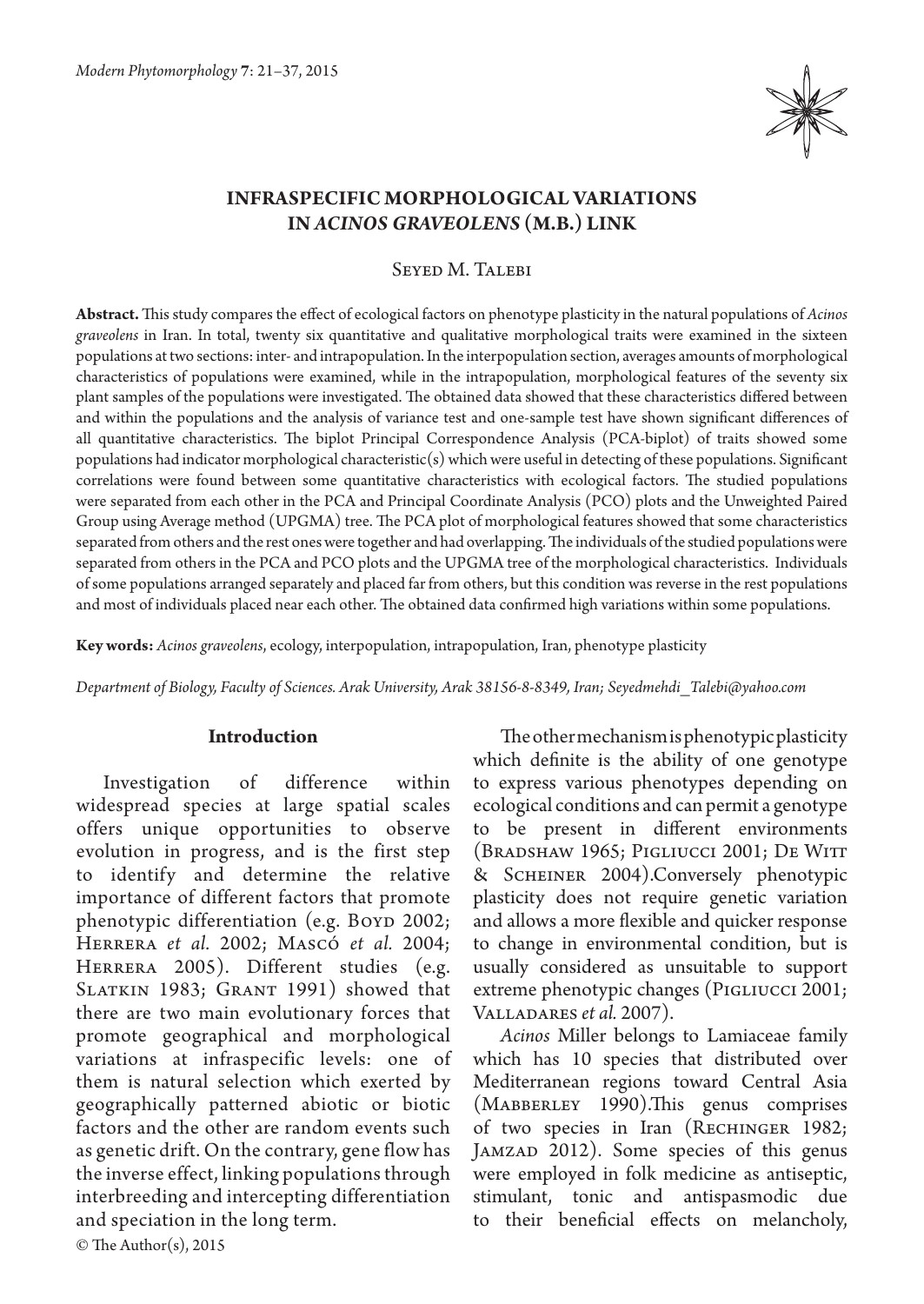| Tab. 1. Habitat adders of the studied populations. |  |
|----------------------------------------------------|--|
|----------------------------------------------------|--|

| Population | Locality address                                                    |
|------------|---------------------------------------------------------------------|
| Ivanaki    | Semnan province, Ivanaki, 1810 m a.s.l.                             |
| Avaj       | Tehran to Hamadan road, Avaj mountain, 2237 m a.s.l.                |
| Fasham     | Tehran province, Fasham mountain, 1990 m a.s.l.                     |
| Darakeh    | Tehran province, Evin, Darakeh mountain, 2252 m a.s.l.              |
| Abegarm    | Markazi province, Mahallat, Abegarm, 1700 m a.s.l.                  |
| Rahjerd    | Qom province, Salafchegan, Rahjerd village, 1647 m a.s.l.           |
| Peyghambar | Markazi province, Zarandiyeh, Peyghambar village, 1846 m a.s.l.     |
| Razeghan   | Markazi province, Zarandiyeh, Razeghan village, 2046 m a.s.l.       |
| Sangak     | Markazi province, Saveh, Ghargh Abad, Sangak village, 2237 m a.s.l. |
| Arak       | Markazi province, Arak, Hussein Abad mountain, 1777 m a.s.l.        |
| Varameh    | Markazi province, Zarandiyeh, Varameh village, 1900 m a.s.l.        |
| Mazid Abad | Zanjan province, Mazid Abad, 1839 m a.s.l.                          |
| Bijar      | Zanjan province, Bijar, 1785 m a.s.l.                               |
| Hasan Abad | Zanjan province, Hasan Abad, 2006 m a.s.l.                          |
| Sero       | West Azerbaijan province, Urmia, Sero mountain, 1680 m a.s.l.       |
| N          | West Azerbaijan province, Mianboab, 1700 m a.s.l.                   |

coughs, toothache, sciatica, neuralgia and gastrointestinal disorders; in addition, this genus has mucilaginous nutlets (Davis *et al.*  1982).

The pollen morphology of six taxa of the genus *Acinos* had been examined under scanning electron microscopy (SEM). The results revealed rather uniform morphological features, however found details were characteristic to differentiate the pollen taxa. *Acinos* pollen also shares some common morphological features with the other Lamiaceae pollen (Kaya & Kutluk 2007).

*Acinos graveolens* (M.B.) Link is one of them which naturally found in Iran and has a wide range of distribution and occurred in different regions of western, north-western and central parts of the country (RECHINGER 1982).

Talebi & Shayestehfar (2014) investigated trichomes morphology in different populations of *A. graveolens* in Iran. Results of this study showed that types and frequency of trichomes as well as the kinds of dominant trichomes varied between populations. This confirms the effect of various ecological factors on trichomes plasticity in this species.

Due to absence of morphological investigation of this species, the present study aimed to present a comparative study of inter and intra-population variation in different vegetative and reproductive morphological characteristics of *A. graveolens*. A specific aim of this research project was to quantify and contribute to the body of knowledge of the phenotypic variability and allocation pattern for an individual species and its interactions with its environment. To achieve these aims, data were collected from naturally growing populations across a wide geographic range.

## **Material and methods**

In present study, sixteen different geographical populations of *A. graveolens* were collected from different regions of central and north-western of Iran (Tab. 1) during spring 2013. Plant samples were identified on the basis of provided descriptions in Flora Iranica (Rechinger 1982) and Flora of Iran (JAMZAD 2012). From each population, 3 to 6 samples were collected randomly and totally twenty six qualitative and quantitative morphological traits from the both reproductive and vegetative organs such as stem height and its branches number, shape, length and width of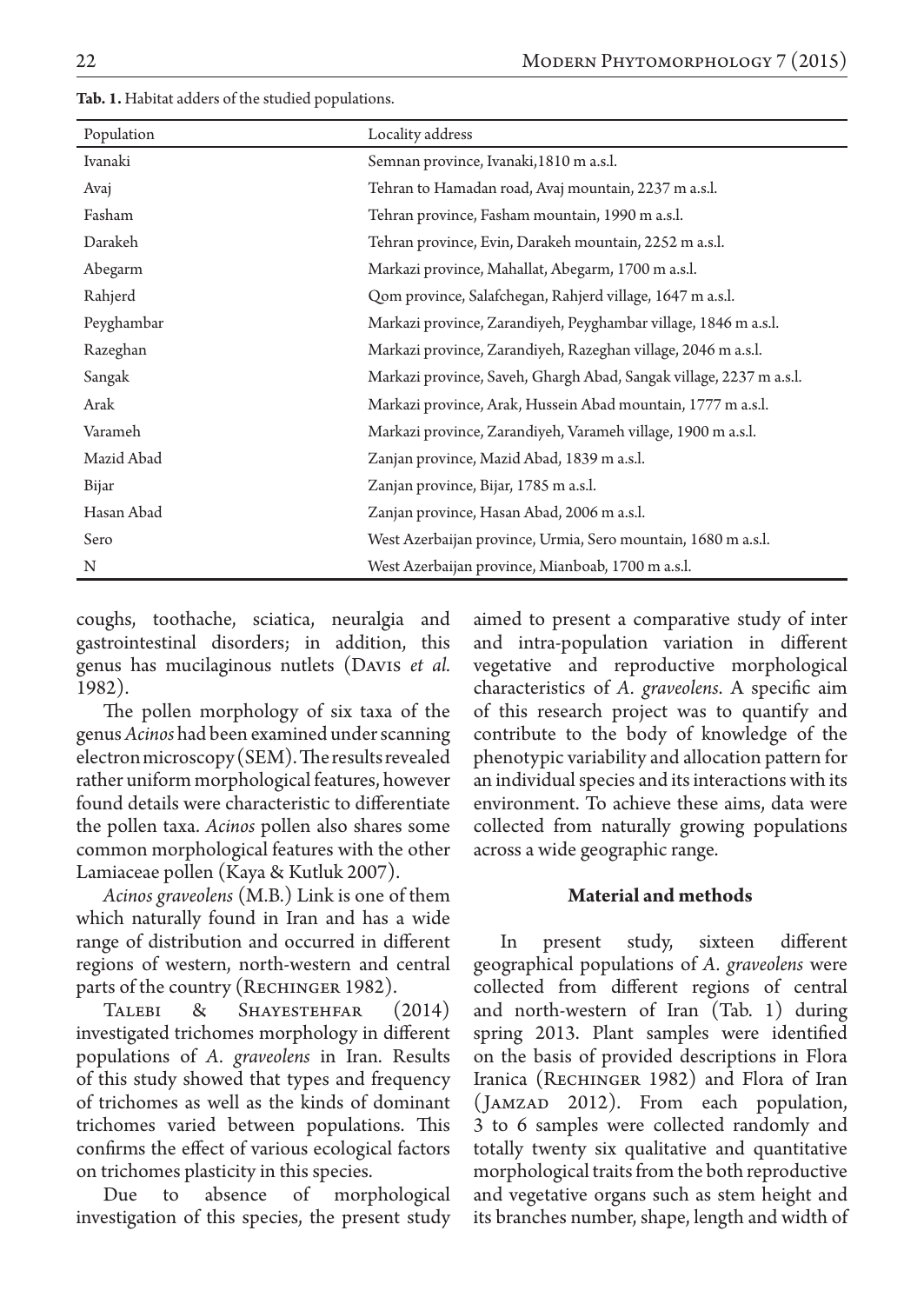basal and floral leaves, the shape of apex, margin and base of basal and floral leaf blade, as well as calyx dimensions were examined between and within the populations.

For study the effect of different environmental factors on the morphological traits of *A. graveolens* populations, three environmental factors such as: longitude (E˚), latitude  $(N^{\circ})$  and altitude (in m a.s.l.) were examined. These factors were obtained with Garmin GPS map76CSx.

The mean and standard deviation of the studied quantitative morphological features were determined. In order to group the studied populations and individuals on the basis of morphological characteristics, data were standardized (mean  $= 0$ , variance  $= 1$ ) and used for multivariate analyses, including Unweighted Paired Group using Average method(UPGMA) and Principal Coordinate Analysis (PCO) (Podani 2000).

One-way analysis of variance test (ANOVA) was employed to assess the significant quantitative morphological differences among the studied populations, and Pearson's coefficient of correlation was used to determine the quantitative morphological characteristics in relation to ecological factors as well as longitude, latitude, altitude of the habitats, so as to show relationship between populations. MVSP ver. 3.1 (2004) and SPSS ver. 9 (1998) softwares were used in the statistical analyses.

Morphological features of sixteen populations of *A. graveolens* were investigated. This study was conducted in two levels: inter- (between) and intra- (within) populations. In the interpopulation section, averages amounts of morphological characteristics of each population were examined, while in the intrapopulation, morphological features of the seventy six plant samples of the studied populations were investigated.

## **Results**

## *Interpopulation study*

*A. graveolens* is the widespread species and naturally grows in different regions of Iran. In order to determine the degrees of morphological variations between different populations of this species, sixteen geographical populations of A. graveolens were collected from different habitats and their morphological features of the both vegetative and reproductive organs were examined. In total, eighteen quantitative and eight qualitative morphological traits were identified and evaluated (Tab. 2). Most of these characteristics differed between the populations and the ANOVA test has shown significant differences (p<0.05) of all the studied quantitative morphological features (Tab. 3). The PCA biplot of morphological traits showed some studied populations had distinct morphological characteristic(s) which were useful in distinction of populations. For example, in Darakeh and Vardeh populations, the calyx length as well as basal leaf shape was prominent morphological characteristics, respectively. In Sero population, floral leaf shape was distinct trait (Fig. 1).

Significant positive/ negative correlations were found between some quantitative characteristics of vegetative and reproductive organs, for example a significant positive correlation  $(p<0.01, r=0.80)$  occurred between stem height and inflorescence length. Basal leaf petiole as well as basal leaf width had significant positive correlations (p<0.05, r= 0.50) with inflorescence length. Significant positive correlations (p<0.01) seen between calyx length and basal and floral leaf length. A significant negative correlation (p<0.01, r= -0.50) occurred between calyx width with basal leaf length/ width ratio.

In addition significant correlations occurred between morphological characteristics in relation to ecological factors of habitat. For example a significant positive correlation  $(p<0.01, r= 0.44)$  found between stem height with northern distribution, but this trait had a significant correlation ( $p<0.05$ ,  $r=-0.26$ ) with habitat elevation. Inflorescence length had a significant positive correlation  $(p<0.01,$ r= 0.35) with northern distribution, but two significant negative correlations (p<0.01) were recorded between the mentioned features with eastern distribution as well as habitat elevation. A significant negative correlation (p<0.05,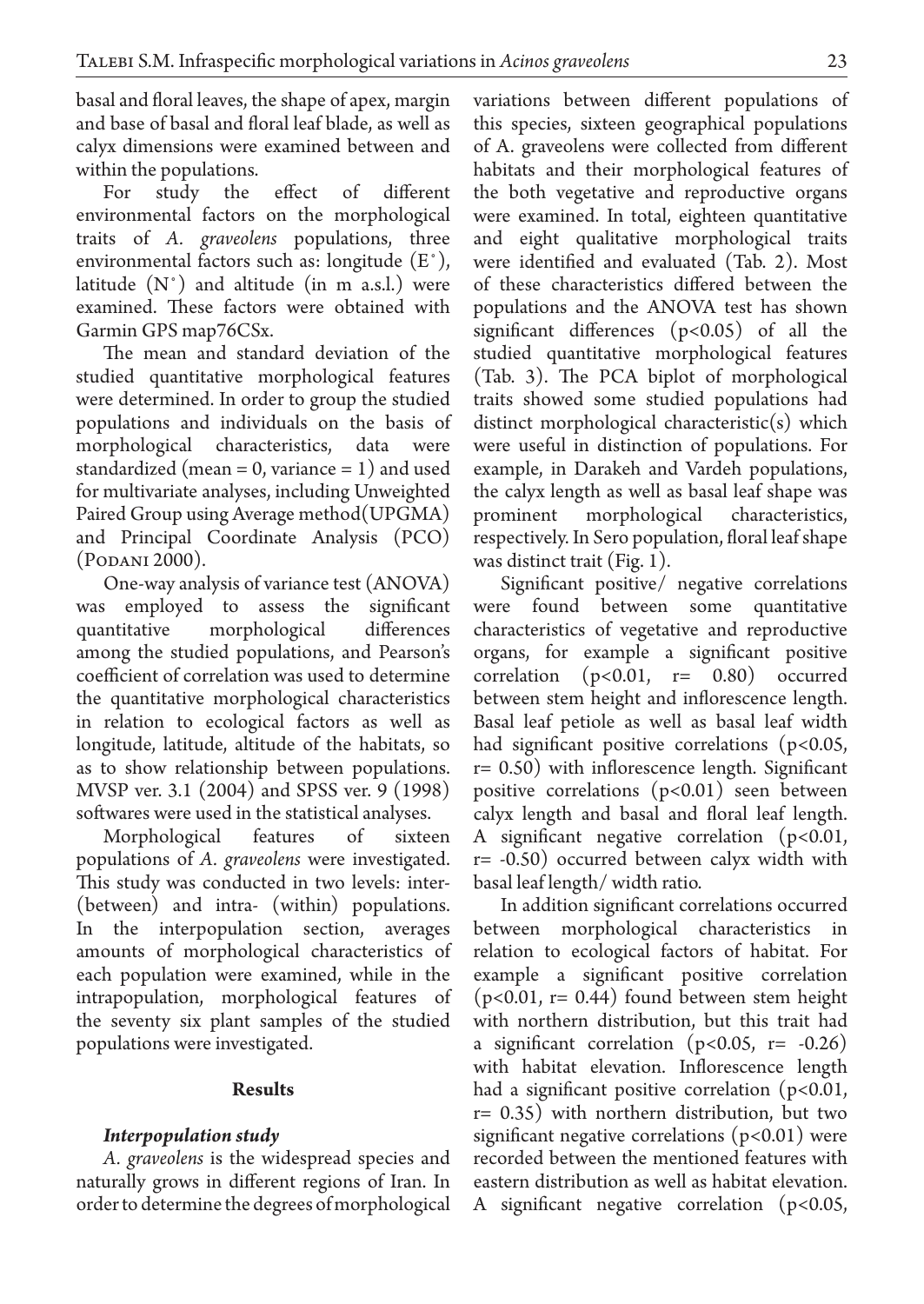|                          |                |                |                                 | $\overline{a}$  |                                 |                |                     |                                  |                    |                      |                    |                    |
|--------------------------|----------------|----------------|---------------------------------|-----------------|---------------------------------|----------------|---------------------|----------------------------------|--------------------|----------------------|--------------------|--------------------|
| Population               |                | Stem<br>height | Inflorescence<br>${\tt Length}$ | Branch          | Basal Leaf<br>Length<br>Petiole | <b>Ba.Pet</b>  | Basal Leaf<br>Width | Floral Leaf<br>Petiole<br>Length | <b>Fl.Pet</b>      | Floral Leaf<br>Width | Length<br>Calyx    | Calyx<br>Width     |
| Ivanaki                  | Mean           | 78.50          | 39.00                           | 1.00            | 8.00                            | 6.50           | 5.00                | 7.50                             | 3.75               | 4.50                 | 7.25               | 2.00               |
|                          | $\overline{z}$ |                |                                 | 4               | 4                               | $\overline{+}$ | $\overline{+}$      | $\overline{4}$                   | $\overline{+}$     |                      | 4                  | $\overline{a}$     |
|                          | SD             | 19.63          | $\overline{19}$                 | 1.15            | .816                            | 2.38           | $\odot$             | $1.73\,$                         | $\dot{95}$         | 1.91                 | .50                | $\overline{0}$     |
| Bijar                    | Mean           | 74.00          | 80<br>5                         | $\ddot{ }$      | 5.60                            | 4.40           | 4.20                | 6.40                             | 2.20               | 4.80                 | 6.80               | 1.90               |
|                          | $\overline{z}$ |                | S                               | $\mathbf{v}$    | $\sim$                          | $\mathbf{v}$   | $\mathcal{L}$       | $\mathbf{\hat{S}}$               | $\mathbf{v}$       | $\mathbf{v}$         | $\mathbf{\hat{S}}$ | $\mathbf{v}$       |
|                          | <b>GS</b>      | 16.73          | 23                              | 89              | 89.                             | 1.14           | $\ddot{8}$          | $\dot{5}4$                       | $\ddot{4}$         | 83                   | $\ddot{4}$         | 22                 |
| $_{\rm Abad}^{\rm Haam}$ | Mean           | 46.75          | 19.25                           | 75              | 6.25                            | 4.25           | 4.50                | 6.00                             | 2.75               | 4.00                 | 6.25               | 2.00               |
|                          | $\overline{z}$ |                |                                 | 4               | 4                               | 4              | $\overline{}$       | 4                                | 4                  | 4                    | 4                  | 4                  |
|                          | <b>GS</b>      | 12.60          | $\overline{50}$                 | 1.50            | 2.50                            | 1.89           | 1.29                | 2.00                             | 1.25               | 1.41                 | $\dot{6}$          | $\ddot{ }$         |
| Mazid<br>Abad            | $Mean$         | 96.00          | 31.00                           | 4.40            | 10.20                           | 6.60           | 7.20                | 9.40                             | 2.60               | 7.60                 | 6.60               | 1.90               |
|                          | $\mathsf{z}$   | $\sim$         | S                               | $\mathbf{v}$    | $\mathcal{L}$                   | $\mathbf{v}$   | $\sim$              | $\mathbf{v}$                     | $\mathbf{\hat{S}}$ | $\mathcal{L}$        | $\mathcal{L}$      | $\mathbf{v}$       |
|                          | <b>GS</b>      | 27.57          | 6.44                            | 2.70            | $\dot{4}$                       | 1.51           | 1.30                | $1.81$                           | 89                 | 89                   | .54                | $\dot{z}$          |
| Abegarm                  | Mean           | 66.20          | 24.60                           | 40              | 9.20                            | 9.20           | 6.60                | 9.00                             | 4.80               | 6.60                 | $7.80\,$           | $1.80$             |
|                          | $\mathsf{z}$   |                | S                               | $\mathbf{v}$    | $\sim$                          | $\mathbf{v}$   | $\sim$              | $\sim$                           | $\mathbf{v}$       | $\mathbf{v}$         | $\sim$             | $\sim$             |
|                          | <b>G</b>       | 11.49          | $\dot{56}$                      | .89             | 3.11                            | 83             | $1.81$              | $1.58\,$                         | $\ddot{ }$         | 1.51                 | 1.09               | $\ddot{4}$         |
| Arak                     | Mean           | 34.66          | 16.16                           | 33              | 5.50                            | 4.00           | 4.50                | 4.83                             | 2.50               | 1.46                 | 6.50               | 2.00               |
|                          | $\mathsf{z}$   | $\circ$        | $\circ$                         | $\circ$         | $\circ$                         | $\circ$        | $\circ$             | $\circ$                          | $\circ$            | $\circ$              | $\circ$            | $\circ$            |
|                          | <b>GS</b>      | 6.47           | 63<br>N                         | $\overline{81}$ | 83                              | 1.09           | 83                  | 40                               | $\dot{5}$          | 21                   | 83                 | $\overline{0}$     |
| Avaj                     | Mean           | 44.40          | 15.20                           | $\circ$         | 6.00                            | 5.20           | 4.40                | 6.40                             | 3.60               | 5.60                 | 7.40               | 2.00               |
|                          | $\mathsf{z}$   |                | S                               | $\mathbf{v}$    | $\mathbf{v}$                    | $\mathbf{v}$   | $\mathbf{v}$        | $\mathbf{v}$                     | $\mathbf{v}$       | $\mathbf{v}$         | $\mathbf{v}$       | $\mathbf{\hat{S}}$ |
|                          | GS             | 10.92          | $\overline{0}$<br>3             | 00              | $1.00\,$                        | 44             | 89                  | 89                               | .89                | 1.14                 | .89                | 00                 |
|                          |                |                |                                 |                 |                                 |                |                     |                                  |                    |                      |                    |                    |

Tab. 2. Some of the morphological features of the studied populations (all values are in cm). **Tab. 2.** Some of the morphological features of the studied populations (all values are in cm).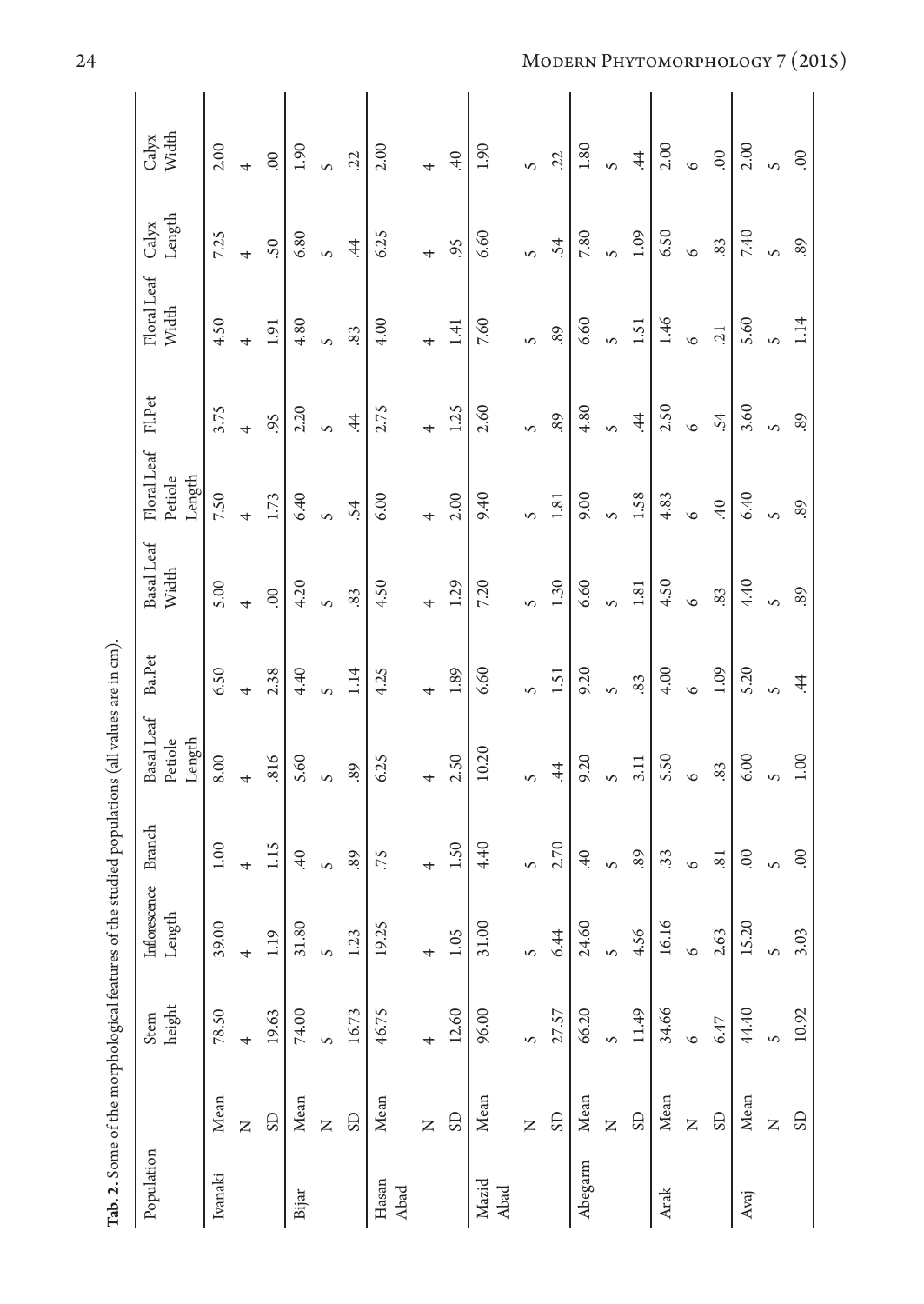| Darakeh    | Mean           | 57.75  | 25.25                                       | 3.75        | 12.25                                                                                                                                                                                                                                                                                                 | 6.25                                                                                                                                                                                                                                                                                                                                                                          | 5.50                                                                                                                                       | 14.25                                                          | 3.75                                                                                                                                                                                                                                                                                                                                                                                                                                 | 7.25                                                                                                                                                                                                                                         |                                                                                                                                                                                                                                                                                                                                         | 1.75                                                                                                                                                                                                                            |
|------------|----------------|--------|---------------------------------------------|-------------|-------------------------------------------------------------------------------------------------------------------------------------------------------------------------------------------------------------------------------------------------------------------------------------------------------|-------------------------------------------------------------------------------------------------------------------------------------------------------------------------------------------------------------------------------------------------------------------------------------------------------------------------------------------------------------------------------|--------------------------------------------------------------------------------------------------------------------------------------------|----------------------------------------------------------------|--------------------------------------------------------------------------------------------------------------------------------------------------------------------------------------------------------------------------------------------------------------------------------------------------------------------------------------------------------------------------------------------------------------------------------------|----------------------------------------------------------------------------------------------------------------------------------------------------------------------------------------------------------------------------------------------|-----------------------------------------------------------------------------------------------------------------------------------------------------------------------------------------------------------------------------------------------------------------------------------------------------------------------------------------|---------------------------------------------------------------------------------------------------------------------------------------------------------------------------------------------------------------------------------|
|            | Z              |        |                                             |             |                                                                                                                                                                                                                                                                                                       |                                                                                                                                                                                                                                                                                                                                                                               |                                                                                                                                            |                                                                |                                                                                                                                                                                                                                                                                                                                                                                                                                      |                                                                                                                                                                                                                                              |                                                                                                                                                                                                                                                                                                                                         |                                                                                                                                                                                                                                 |
|            | SD             | 3.30   |                                             | 95          | $\frac{4}{5.85}$                                                                                                                                                                                                                                                                                      | $\overline{50}$                                                                                                                                                                                                                                                                                                                                                               | $4 \over 1.00$                                                                                                                             | $\begin{array}{c} 4.50 \\ + .50 \end{array}$                   | 95                                                                                                                                                                                                                                                                                                                                                                                                                                   | $rac{4}{1.25}$                                                                                                                                                                                                                               | $9.50$<br>+ 02.0                                                                                                                                                                                                                                                                                                                        | $\overline{S}$                                                                                                                                                                                                                  |
| Fasham     | Mean           | 76.60  | $rac{25}{180}$                              | 2.80        | 8.40                                                                                                                                                                                                                                                                                                  | $7.80\,$                                                                                                                                                                                                                                                                                                                                                                      | 6.00                                                                                                                                       | $8.00\,$                                                       | 3.40                                                                                                                                                                                                                                                                                                                                                                                                                                 | $7.00\,$                                                                                                                                                                                                                                     | $6.60$                                                                                                                                                                                                                                                                                                                                  | $1.70\,$                                                                                                                                                                                                                        |
|            | $\overline{z}$ |        |                                             |             |                                                                                                                                                                                                                                                                                                       |                                                                                                                                                                                                                                                                                                                                                                               | $\sim$                                                                                                                                     |                                                                |                                                                                                                                                                                                                                                                                                                                                                                                                                      |                                                                                                                                                                                                                                              |                                                                                                                                                                                                                                                                                                                                         | $\sim$                                                                                                                                                                                                                          |
|            | <b>G</b>       | 20.77  | 3.70                                        |             | $\begin{bmatrix} 5 & 1.67 \\ 1.67 & 5 \end{bmatrix}$                                                                                                                                                                                                                                                  |                                                                                                                                                                                                                                                                                                                                                                               |                                                                                                                                            |                                                                |                                                                                                                                                                                                                                                                                                                                                                                                                                      |                                                                                                                                                                                                                                              |                                                                                                                                                                                                                                                                                                                                         |                                                                                                                                                                                                                                 |
| Rahjerd    | Mean           | 72.33  | 32.50                                       |             | $\begin{vmatrix} 6 & 8 \\ 16 & 8 \end{vmatrix}$                                                                                                                                                                                                                                                       | $\begin{array}{c c}\n5 & 2.16 \\ 6.00 & 6\n\end{array}$                                                                                                                                                                                                                                                                                                                       |                                                                                                                                            |                                                                |                                                                                                                                                                                                                                                                                                                                                                                                                                      | $5 \frac{1.58}{5.83}$                                                                                                                                                                                                                        |                                                                                                                                                                                                                                                                                                                                         | $rac{4}{100}$ $\frac{1}{6}$ $\frac{1}{10}$ $\frac{1}{10}$ $\frac{1}{10}$ $\frac{1}{10}$                                                                                                                                         |
|            | Z              |        | $\circ$                                     |             |                                                                                                                                                                                                                                                                                                       |                                                                                                                                                                                                                                                                                                                                                                               |                                                                                                                                            |                                                                |                                                                                                                                                                                                                                                                                                                                                                                                                                      |                                                                                                                                                                                                                                              |                                                                                                                                                                                                                                                                                                                                         |                                                                                                                                                                                                                                 |
|            | <b>G</b>       | 14.51  |                                             |             |                                                                                                                                                                                                                                                                                                       |                                                                                                                                                                                                                                                                                                                                                                               |                                                                                                                                            |                                                                |                                                                                                                                                                                                                                                                                                                                                                                                                                      |                                                                                                                                                                                                                                              |                                                                                                                                                                                                                                                                                                                                         |                                                                                                                                                                                                                                 |
| Peyghambar | Mean           | 75.40  | $\frac{9.93}{46.00}$                        |             |                                                                                                                                                                                                                                                                                                       |                                                                                                                                                                                                                                                                                                                                                                               |                                                                                                                                            |                                                                |                                                                                                                                                                                                                                                                                                                                                                                                                                      |                                                                                                                                                                                                                                              |                                                                                                                                                                                                                                                                                                                                         |                                                                                                                                                                                                                                 |
|            | $\mathsf{z}$   | S      |                                             |             | $\begin{bmatrix} 10.40 \\ 5 \\ 1.14 \end{bmatrix}$                                                                                                                                                                                                                                                    |                                                                                                                                                                                                                                                                                                                                                                               |                                                                                                                                            |                                                                |                                                                                                                                                                                                                                                                                                                                                                                                                                      |                                                                                                                                                                                                                                              |                                                                                                                                                                                                                                                                                                                                         |                                                                                                                                                                                                                                 |
|            | <b>GS</b>      | 21.68  |                                             |             |                                                                                                                                                                                                                                                                                                       |                                                                                                                                                                                                                                                                                                                                                                               |                                                                                                                                            |                                                                |                                                                                                                                                                                                                                                                                                                                                                                                                                      |                                                                                                                                                                                                                                              |                                                                                                                                                                                                                                                                                                                                         |                                                                                                                                                                                                                                 |
| Z          | Mean           | 86.00  | $\frac{1.41}{32.20}$                        |             | $\sqrt{9.40}$<br>5 .94                                                                                                                                                                                                                                                                                |                                                                                                                                                                                                                                                                                                                                                                               |                                                                                                                                            |                                                                |                                                                                                                                                                                                                                                                                                                                                                                                                                      |                                                                                                                                                                                                                                              |                                                                                                                                                                                                                                                                                                                                         |                                                                                                                                                                                                                                 |
|            | $\overline{z}$ | $\sim$ | S                                           |             |                                                                                                                                                                                                                                                                                                       |                                                                                                                                                                                                                                                                                                                                                                               |                                                                                                                                            |                                                                |                                                                                                                                                                                                                                                                                                                                                                                                                                      |                                                                                                                                                                                                                                              |                                                                                                                                                                                                                                                                                                                                         |                                                                                                                                                                                                                                 |
|            | S <sub>D</sub> | 26.07  |                                             |             |                                                                                                                                                                                                                                                                                                       |                                                                                                                                                                                                                                                                                                                                                                               |                                                                                                                                            |                                                                |                                                                                                                                                                                                                                                                                                                                                                                                                                      |                                                                                                                                                                                                                                              |                                                                                                                                                                                                                                                                                                                                         |                                                                                                                                                                                                                                 |
| Razeghan   | Mean           | 52.00  | $rac{5.01}{17.20}$<br>5.11<br>5.66<br>57.60 |             | 8.00<br>5 1.22<br>8.16<br>8.16<br>1.50<br>5 5<br>4.50<br>4.50<br>4.50<br>4.50<br>5.00<br>5.00<br>5.00<br>5.00<br>5.00<br>5.00<br>5.00<br>5.00<br>5.00<br>5.00<br>5.00<br>5.00<br>5.00<br>5.00<br>5.00<br>5.00<br>5.00<br>5.00<br>5.00<br>5.00<br>5.00<br>5.00<br>5.00<br>5.00<br>5.00<br>5.00<br>5.00 | $\frac{38}{10}$<br>$\frac{4}{9}$<br>$\frac{4}{9}$<br>$\frac{4}{9}$<br>$\frac{4}{9}$<br>$\frac{4}{9}$<br>$\frac{1}{10}$<br>$\frac{1}{10}$<br>$\frac{1}{10}$<br>$\frac{1}{10}$<br>$\frac{1}{10}$<br>$\frac{1}{10}$<br>$\frac{1}{10}$<br>$\frac{1}{10}$<br>$\frac{1}{10}$<br>$\frac{1}{10}$<br>$\frac{1}{10}$<br>$\frac{1}{10}$<br>$\frac{1}{10}$<br>$\frac{1}{10}$<br>$\frac{1$ | $rac{7}{7}$ , $rac{1}{3}$ , $rac{1}{6}$ , $rac{1}{2}$ , $rac{1}{2}$ , $rac{1}{2}$ , $rac{48}{6}$ , $rac{8}{6}$ , $rac{1}{2}$ , $rac{7}{6}$ | $\begin{array}{r} 5.30 \\ -1.50 \\ 7.50 \\ \hline \end{array}$ | $\begin{array}{r} \begin{array}{c} \text{s} \\ \text{10} \\ \text{11} \\ \text{12} \\ \text{13} \\ \text{14} \\ \text{15} \\ \text{16} \\ \text{17} \\ \text{18} \\ \text{19} \\ \text{10} \\ \text{19} \\ \text{10} \\ \text{10} \\ \text{11} \\ \text{12} \\ \text{13} \\ \text{14} \\ \text{15} \\ \text{16} \\ \text{17} \\ \text{18} \\ \text{19} \\ \text{10} \\ \text{19} \\ \text{10} \\ \text{11} \\ \text{12} \\ \text{13$ | $\begin{vmatrix} 3 & 3 & 3 \\ 6 & 3 & 5 \\ 4 & 5 & 5 \end{vmatrix}$ $\frac{16}{6}$ $\frac{1}{3}$ $\frac{1}{3}$ $\frac{1}{3}$ $\frac{1}{3}$ $\frac{1}{3}$ $\frac{1}{3}$ $\frac{1}{3}$ $\frac{1}{3}$ $\frac{1}{3}$ $\frac{1}{3}$ $\frac{1}{3}$ | $\begin{array}{ccc} 2 & 0 & 0 \\ 0 & 0 & 0 \\ 0 & 0 & 0 \\ 0 & 0 & 0 \\ 0 & 0 & 0 \\ 0 & 0 & 0 \\ 0 & 0 & 0 \\ 0 & 0 & 0 \\ 0 & 0 & 0 \\ 0 & 0 & 0 \\ 0 & 0 & 0 \\ 0 & 0 & 0 \\ 0 & 0 & 0 \\ 0 & 0 & 0 \\ 0 & 0 & 0 \\ 0 & 0 & 0 \\ 0 & 0 & 0 \\ 0 & 0 & 0 \\ 0 & 0 & 0 \\ 0 & 0 & 0 \\ 0 & 0 & 0 \\ 0 & 0 & 0 \\ 0 & 0 & 0 & 0 \\ 0 &$ | $\begin{bmatrix} 4 & 6 \\ 1 & 8 \\ 1 & 8 \end{bmatrix}$ $\begin{bmatrix} 4 & 6 \\ 1 & 8 \\ 1 & 8 \end{bmatrix}$ $\begin{bmatrix} 4 & 6 \\ 1 & 6 \\ 1 & 8 \end{bmatrix}$ $\begin{bmatrix} 3 & 3 \\ 1 & 9 \\ 1 & 3 \end{bmatrix}$ |
|            | $\overline{z}$ | S      |                                             |             |                                                                                                                                                                                                                                                                                                       |                                                                                                                                                                                                                                                                                                                                                                               |                                                                                                                                            |                                                                |                                                                                                                                                                                                                                                                                                                                                                                                                                      |                                                                                                                                                                                                                                              |                                                                                                                                                                                                                                                                                                                                         |                                                                                                                                                                                                                                 |
|            | <b>G</b>       | 6.67   |                                             |             |                                                                                                                                                                                                                                                                                                       |                                                                                                                                                                                                                                                                                                                                                                               |                                                                                                                                            |                                                                |                                                                                                                                                                                                                                                                                                                                                                                                                                      |                                                                                                                                                                                                                                              |                                                                                                                                                                                                                                                                                                                                         |                                                                                                                                                                                                                                 |
| Sangak     | Mean           | 88.66  |                                             |             |                                                                                                                                                                                                                                                                                                       |                                                                                                                                                                                                                                                                                                                                                                               | $\frac{1}{2}$ $\frac{2}{3}$                                                                                                                |                                                                |                                                                                                                                                                                                                                                                                                                                                                                                                                      |                                                                                                                                                                                                                                              |                                                                                                                                                                                                                                                                                                                                         |                                                                                                                                                                                                                                 |
|            | $\overline{z}$ |        |                                             |             |                                                                                                                                                                                                                                                                                                       |                                                                                                                                                                                                                                                                                                                                                                               |                                                                                                                                            |                                                                |                                                                                                                                                                                                                                                                                                                                                                                                                                      |                                                                                                                                                                                                                                              |                                                                                                                                                                                                                                                                                                                                         |                                                                                                                                                                                                                                 |
|            | <b>GS</b>      | 4.72   |                                             |             |                                                                                                                                                                                                                                                                                                       |                                                                                                                                                                                                                                                                                                                                                                               | $\frac{3}{7}$ $\frac{115}{7.80}$                                                                                                           |                                                                |                                                                                                                                                                                                                                                                                                                                                                                                                                      |                                                                                                                                                                                                                                              |                                                                                                                                                                                                                                                                                                                                         |                                                                                                                                                                                                                                 |
| Sero       | Mean           | 107.00 |                                             |             |                                                                                                                                                                                                                                                                                                       |                                                                                                                                                                                                                                                                                                                                                                               |                                                                                                                                            |                                                                |                                                                                                                                                                                                                                                                                                                                                                                                                                      |                                                                                                                                                                                                                                              |                                                                                                                                                                                                                                                                                                                                         |                                                                                                                                                                                                                                 |
|            | Z              | S      | S                                           |             |                                                                                                                                                                                                                                                                                                       |                                                                                                                                                                                                                                                                                                                                                                               |                                                                                                                                            |                                                                |                                                                                                                                                                                                                                                                                                                                                                                                                                      |                                                                                                                                                                                                                                              |                                                                                                                                                                                                                                                                                                                                         |                                                                                                                                                                                                                                 |
|            |                | 35.10  |                                             |             |                                                                                                                                                                                                                                                                                                       |                                                                                                                                                                                                                                                                                                                                                                               |                                                                                                                                            |                                                                |                                                                                                                                                                                                                                                                                                                                                                                                                                      |                                                                                                                                                                                                                                              |                                                                                                                                                                                                                                                                                                                                         |                                                                                                                                                                                                                                 |
| Varameh    | Mean           | 73.60  | $\frac{2.40}{32.20}$                        |             | $\overline{16.20}$                                                                                                                                                                                                                                                                                    | $\frac{60}{5.60}$                                                                                                                                                                                                                                                                                                                                                             | $6.60$<br>$5$<br>$1.81$                                                                                                                    | $\frac{11.80}{5}$<br>1.92                                      |                                                                                                                                                                                                                                                                                                                                                                                                                                      | $7.40$<br>5 .50<br>4.80<br>5 .50                                                                                                                                                                                                             | 10.80                                                                                                                                                                                                                                                                                                                                   | $1.40$<br>$5$                                                                                                                                                                                                                   |
|            | Z              |        | S                                           | $rac{4}{5}$ | $5 - 2.38$                                                                                                                                                                                                                                                                                            |                                                                                                                                                                                                                                                                                                                                                                               |                                                                                                                                            |                                                                |                                                                                                                                                                                                                                                                                                                                                                                                                                      |                                                                                                                                                                                                                                              | $5\frac{8}{3}$                                                                                                                                                                                                                                                                                                                          |                                                                                                                                                                                                                                 |
|            | <b>G</b>       |        | 72<br>Ö                                     | 89          |                                                                                                                                                                                                                                                                                                       |                                                                                                                                                                                                                                                                                                                                                                               |                                                                                                                                            |                                                                |                                                                                                                                                                                                                                                                                                                                                                                                                                      |                                                                                                                                                                                                                                              |                                                                                                                                                                                                                                                                                                                                         | $\ddot{5}4$                                                                                                                                                                                                                     |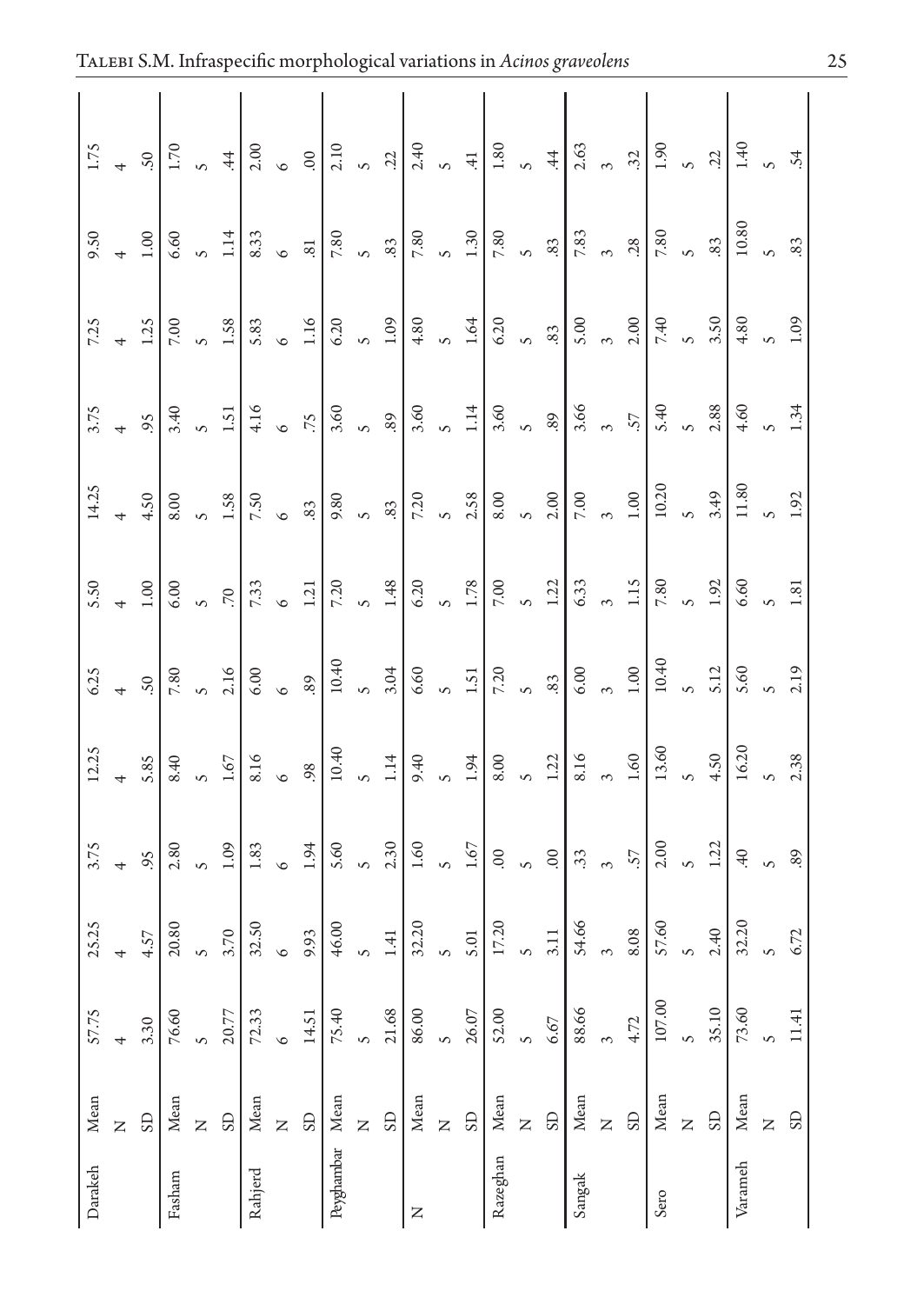| Character                 |                       | Sum of Squares | df | Mean Square | F     | Sig. |
|---------------------------|-----------------------|----------------|----|-------------|-------|------|
| Stem Height               | <b>Between Groups</b> | 28602.099      | 15 | 1906.807    | 5.787 | .000 |
|                           | Within Groups         | 20099.433      | 61 | 329.499     |       |      |
|                           | Total                 | 48701.532      | 76 |             |       |      |
| Inflorescence Length      | <b>Between Groups</b> | 11522.430      | 15 | 768.162     | 7.994 | .000 |
|                           | Within Groups         | 5861.700       | 61 | 96.093      |       |      |
|                           | Total                 | 17384.130      | 76 |             |       |      |
| Branch No.                | <b>Between Groups</b> | 211.978        | 15 | 14.132      | 7.285 | .000 |
|                           | Within Groups         | 118.333        | 61 | 1.940       |       |      |
|                           | Total                 | 330.312        | 76 |             |       |      |
| Basal Leaf Length         | <b>Between Groups</b> | 648.587        | 15 | 43.239      | 8.106 | .000 |
|                           | Within Groups         | 325.400        | 61 | 5.334       |       |      |
|                           | Total                 | 973.987        | 76 |             |       |      |
| <b>Basal Leaf Petiole</b> | <b>Between Groups</b> | 292.321        | 15 | 19.488      | 4.738 | .000 |
|                           | Within Groups         | 250.900        | 61 | 4.113       |       |      |
|                           | Total                 | 543.221        | 76 |             |       |      |
| <b>Basal Leaf Petiole</b> | <b>Between Groups</b> | 20.596         | 15 | 1.373       | 3.422 | .000 |
|                           | Within Groups         | 24.473         | 61 | .401        |       |      |
|                           | Total                 | 45.068         | 76 |             |       |      |
| Basal Leaf Width          | <b>Between Groups</b> | 106.692        | 15 | 7.113       | 4.128 | .000 |
|                           | Within Groups         | 105.100        | 61 | 1.723       |       |      |
|                           | Total                 | 211.792        | 76 |             |       |      |
| Basal Leaf Length/        | <b>Between Groups</b> | 10.732         | 15 | .715        | 4.969 | .000 |
| Width Ratio               | Within Groups         | 8.784          | 61 | .144        |       |      |
|                           | Total                 | 19.516         | 76 |             |       |      |
| Floral Leaf Petiole       | <b>Between Groups</b> | 55.628         | 15 | 3.709       | 2.679 | .003 |
|                           | Within Groups         | 84.450         | 61 | 1.384       |       |      |
|                           | Total                 | 140.078        | 76 |             |       |      |
| Floral Leaf Petiole       | Between Groups        | 30.523         | 15 | 2.035       | 3.863 | .000 |
|                           | Within Groups         | 32.131         | 61 | .527        |       |      |
|                           | Total                 | 62.654         | 76 |             |       |      |
| Floral Leaf Width         | <b>Between Groups</b> | 193.750        | 15 | 12.917      | 5.644 | .000 |
|                           | Within Groups         | 139.608        | 61 | 2.289       |       |      |
|                           | Total                 | 333.358        | 76 |             |       |      |
| Calyx Length              | <b>Between Groups</b> | 98.105         | 15 | 6.540       | 8.543 | .000 |
|                           | Within Groups         | 46.700         | 61 | .766        |       |      |
|                           | Total                 | 144.805        | 76 |             |       |      |
| Calyx Width               | <b>Between Groups</b> | 4.829          | 15 | .322        | 2.995 | .001 |
|                           | Within Groups         | 6.557          | 61 | .107        |       |      |
|                           | Total                 | 11.385         | 76 |             |       |      |
| Calyx Length/Width        | <b>Between Groups</b> | 132.433        | 15 | 8.829       | 8.564 | .000 |
| Ratio                     | Within Groups         | 62.887         | 61 | 1.031       |       |      |
|                           | Total                 | 195.320        | 76 |             |       |      |

**Tab. 3.** ANOVA test of some studied morphological traits.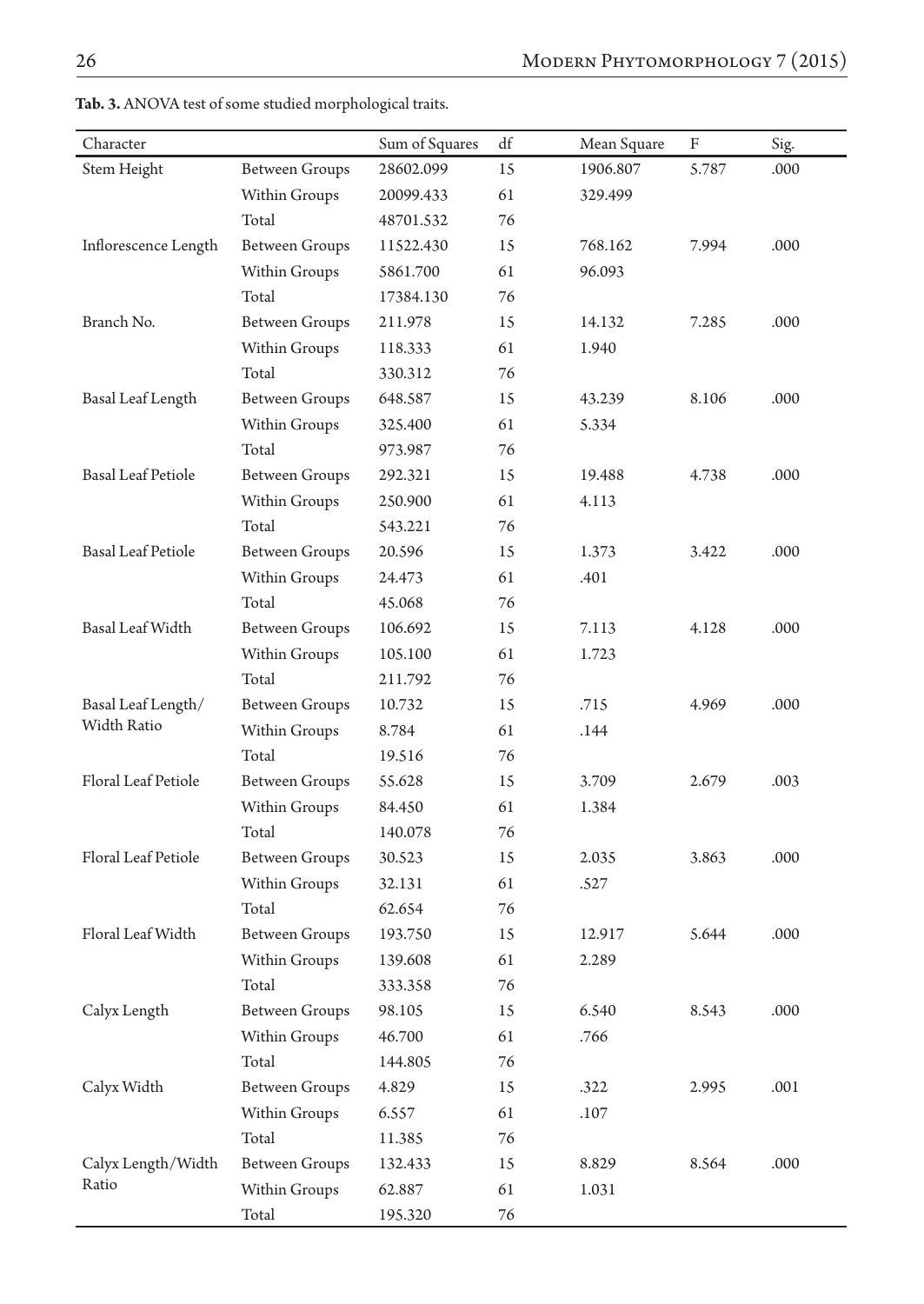r= -0.26) found between basal leaf width with stand altitude. Significant positive correlations were seen between northern distribution with basal leaf length  $(p<0.05)$  and floral leaf width  $(p<0.01)$ .

The studied populations were separated from each other in the PCA (Fig. 2) and PCO (Fig. 3) plots as well as the UPGMA tree (Fig. 4). In the UPGMA tree, two main clades were seen. In one clade population Sero and in secondary the rest of populations were found. In this clade population Arak, Hasan Abad, Razeghan, Avaj and Darakeh placed separately. This condition was confirmed by the PCA and PCO plots. This subject was the verification about the presence of high morphological variations between the populations.

### *Intrapopulation study*

In the intrapopulation sections, the morphological polymorphisms of randomly selected individuals of the studied populations were investigated. In populations Ivanaki, Abegarm, Rahjerd, Arak, Bijar and Hasan Abad, floral leaf shape unchanged within populations, but in other populations its shape varied between samples of each population so that there were two to three different shapes of floral leaf. This condition was true about the basal leaf shape and its shape fixed within the studied samples of Rahjerd, Razeghan, Sangak and Bijar populations. In contrast, in others basal leaf shape varied within populations. In addition, quantitative morphological characteristics of these individuals varied and one- sample test showed significant difference for all of the studied traits, but the rate of changes in morphological features varied. Maximum variations in the morphological characteristics belong to the stem height with standard deviation about 25.13 while the minimum difference were occurred in calyx width with standard deviation about 0.38, the standard deviation of others were reposed between these amounts (Tab. 4).

In order to presentation and comparing quantitative morphological characteristics between individuals, box and whisker plots were used. These plots were ideal for comparing traits distributions because the centre, spread and overall range were immediately apparent. These graphs were plotted for all the quantitative morphological characteristics. The patterns of traits distribution showed that, in some individuals, some of morphological features had abnormal distribution and separated from others, for detail investigation see Fig. 5. The PCA plot of morphological features showed that some characteristics, such as stem height, inflorescence length and basal leaf length, separated from others and the rest ones placed near each other and overlapped (Fig. 6). The individuals of the studied populations were separated from others in the PCA and PCO plot (Figs. 7, 8) as well as the UPGMA tree of the morphological characteristics (Fig. 9).The pattern of individual's arrangement varied between the populations .In some cases such as Bijar, Sangak and N populations, individuals of each population arranged separately and placed far from others, but this condition was reverse in Arak population and most of individuals placed near each other.

#### **Discussion**

Results of this study showed that *A. graveolens* has a wide distribution range and grows in various regions of the western, northwestern and central parts of Iran on the slopes of mountains and hills. Iran is a large country with a surface area more than of 1.6 million km2. This country is considered as geographical meeting grounds of the Mediterranean region and Indian subcontinent. Two mountains run parallel to its northern and western borders, joining each other in the northwestern tip of the country. Surrounded by the above mountainous fence, the country is marked by remarkable natural contrast; within the distance of a few miles one can experience major changes in landscape and vegetation (Mobayen 1996). For these reasons, this species facing with various environmental factors in its natural habitat.

To understand how to adapt of such species to the wide ranges of habitat conditions, two well-known different adaptive mechanisms which improve the survival and the dispersal of invasive species are phenotypic plasticity and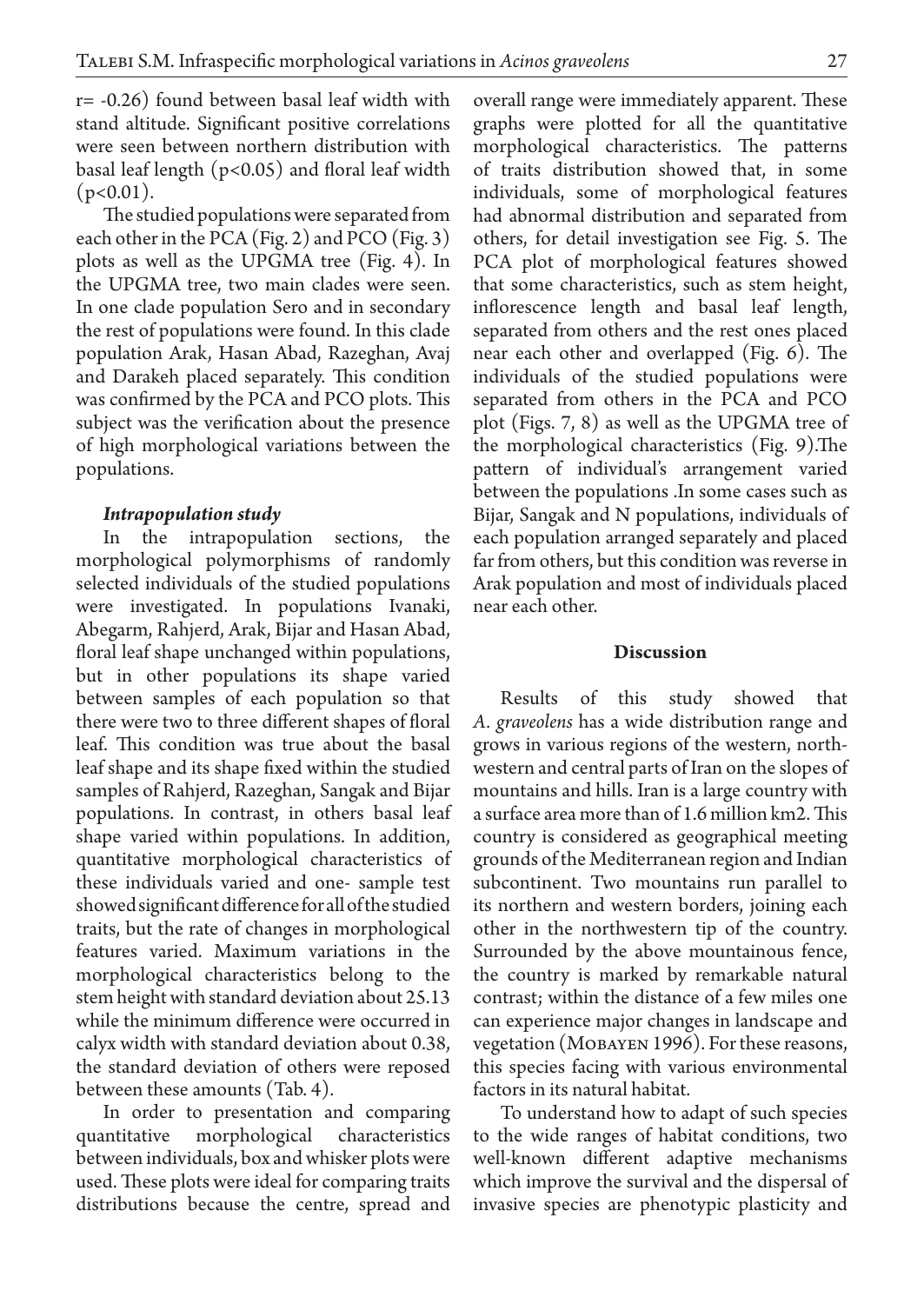

**Fig. 1.** PCA biplot of the studied populations with their morphological characteristics. Abbreviations: **branch** – branch number; **ba.pet** – basal leaf petiole; **ba.le.sh** – basal leaf shape; **ba.le.le.** – basal leaf length; **ba.le.wi** – basal leaf length/ wide ratio; **fle.wi** – floral leaf width; **fl.le.le** – floral leaf length; **fl.le.sh** – floral leaf shape; **fl.pet** – floral leaf petiole; **info le.** – inflorescence length; **cal. wi.** – calyx width; **cal.pet** – calyx petiole; **cal. le** – calyx length.



Fig. 2. PCA plot of the studied populations on the basis of morphological characteristics.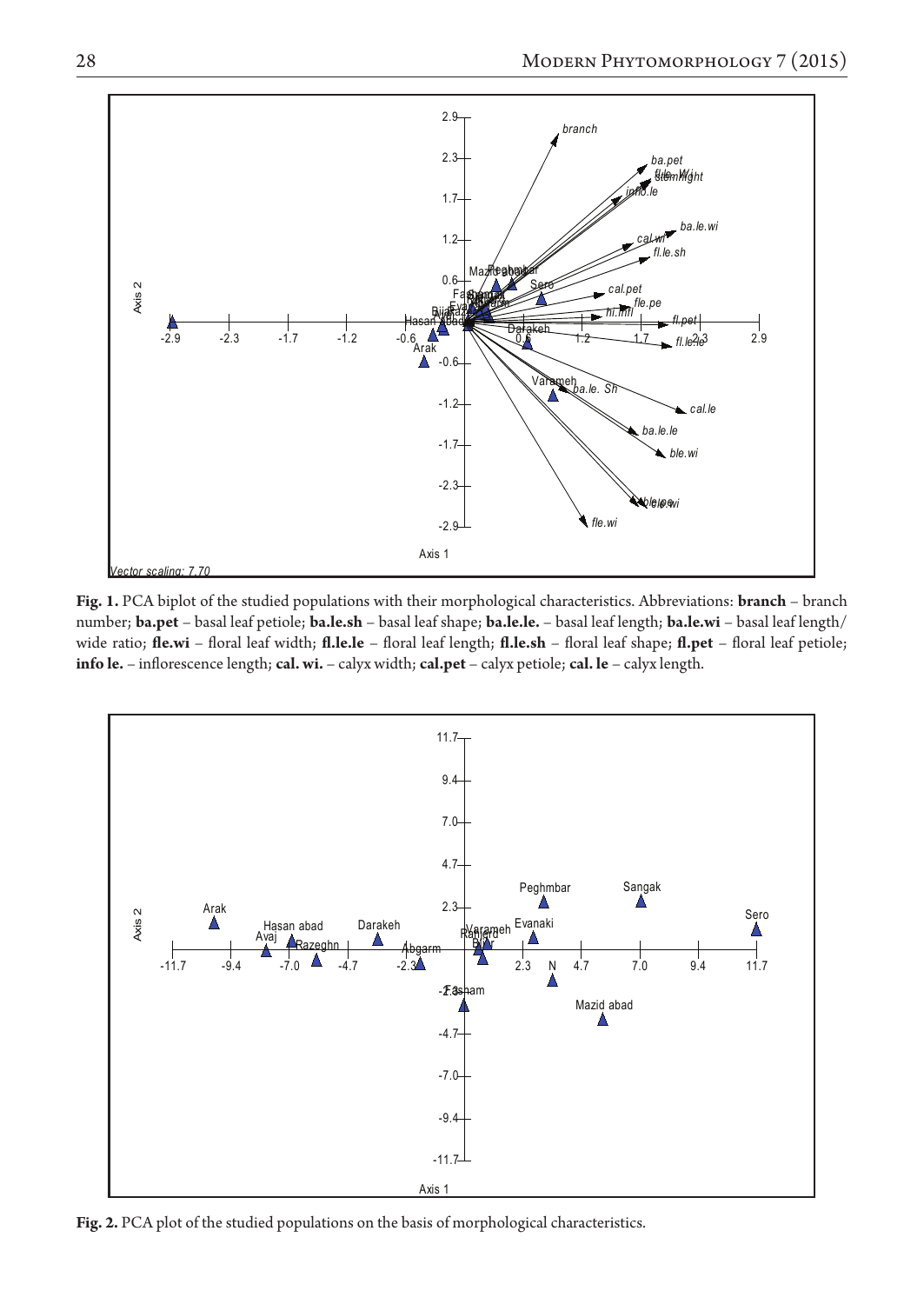

Fig. 3. PCO plot of the studied populations based on morphological traits.



**Fig. 4.** UPGMA tree of the studied populations on the basis of morphological features.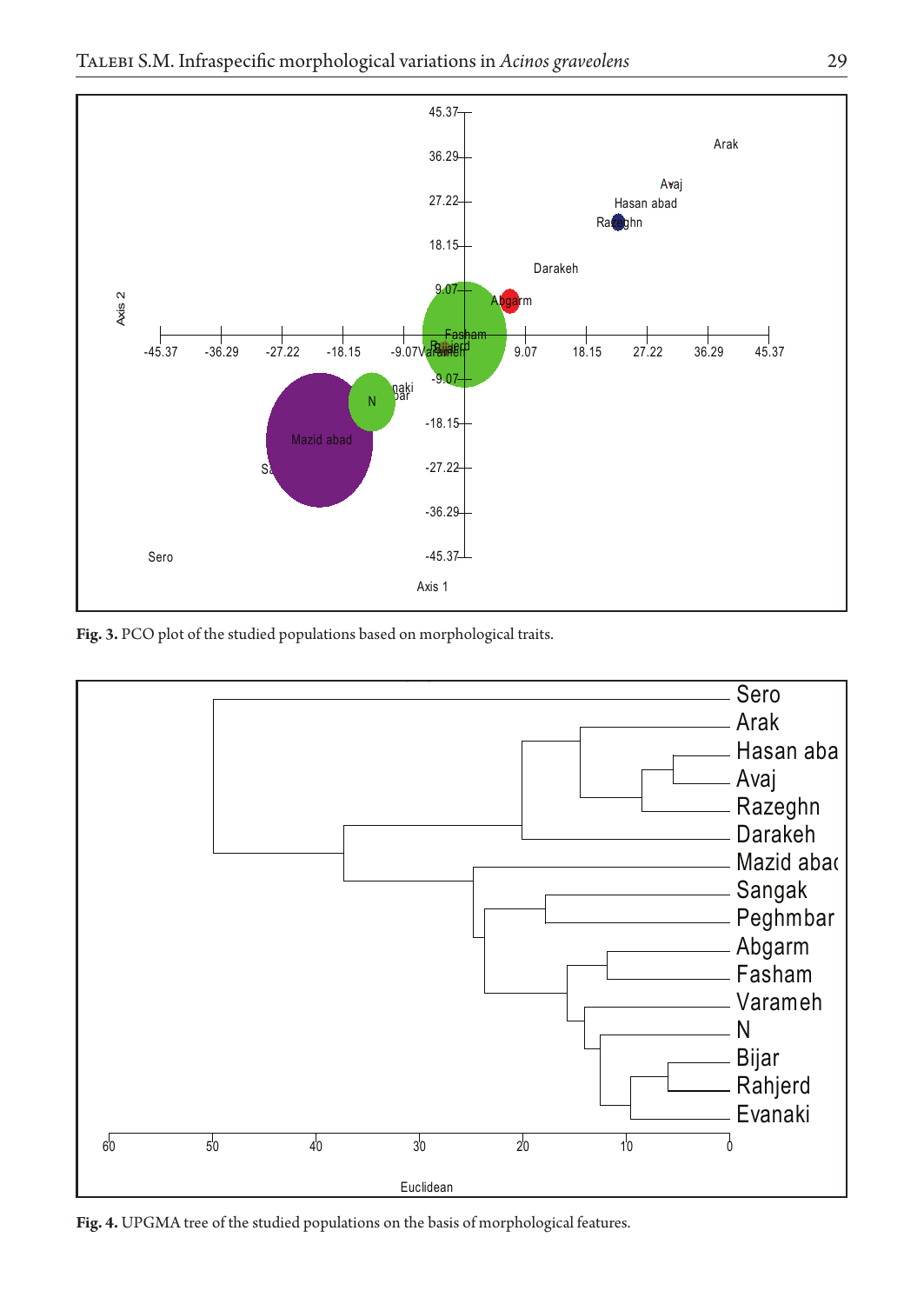|                                |             |    |                      | Test Value = $0$ |                                                          |         |
|--------------------------------|-------------|----|----------------------|------------------|----------------------------------------------------------|---------|
| Character                      | $\mathsf t$ | df | Sig.<br>$(2-tailed)$ | <b>SD</b>        | 95% Confidence<br>Interval of the<br>Difference<br>Lower | Upper   |
| Stem Height                    | 24.292      | 76 | .000                 | 25.31422         | 64.3323                                                  | 75.8235 |
| Inflorescence Length           | 17.579      | 76 | .000                 | 15.12410         | 26.8660                                                  | 33.7315 |
| Branch No.                     | 6.778       | 76 | .000                 | 2.08476          | 1.1372                                                   | 2.0836  |
| Basal Leaf Length              | 22.204      | 76 | .000                 | 3.57989          | 8.2459                                                   | 9.8710  |
| <b>Basal Leaf Petiole</b>      | 21.867      | 76 | .000                 | 2.67351          | 6.0555                                                   | 7.2691  |
| <b>Basal Leaf Petiole</b>      | 16.983      | 76 | .000                 | 0.77007          | 1.3156                                                   | 1.6652  |
| <b>Basal Leaf Width</b>        | 31.812      | 76 | .000                 | 1.66935          | 5.6731                                                   | 6.4308  |
| Basal Leaf Length/Width Ratio  | 26.128      | 76 | .000                 | 0.50674          | 1.3938                                                   | 1.6238  |
| Floral Leaf Length             | 25.349      | 76 | .000                 | 2.86373          | 7.6227                                                   | 8.9227  |
| Floral Leaf Petiole            | 23.420      | 76 | .000                 | 1.35762          | 3.3152                                                   | 3.9315  |
| Floral Leaf Petiole            | 23.685      | 76 | .000                 | 0.90796          | 2.2447                                                   | 2.6569  |
| Floral Leaf Width              | 23.224      | 76 | .000                 | 2.09435          | 5.0676                                                   | 6.0183  |
| Floral Leaf Length Width/Ratio | 21.745      | 76 | .000                 | 0.66474          | 1.4964                                                   | 1.7981  |
| Calyx Length                   | 48.752      | 76 | .000                 | 1.38034          | 7.3555                                                   | 7.9821  |
| Calyx Width                    | 43.989      | 76 | .000                 | 0.38705          | 1.8524                                                   | 2.0281  |
| Calyx Length/Width Ratio       | 22.907      | 76 | .000                 | 1.60312          | 3.8211                                                   | 4.5488  |
| Calyx Petiole                  | 21.887      | 76 | .000                 | 0.96327          | 2.1840                                                   | 2.6212  |

**Tab. 4.** One-Sample T-Test of quantitative morphological traits.

local adaptation. SULTAN (2000) defined the phenomenon of phenotypic plasticity as the capacity of a given genotype to express various phenotypes in different ecological conditions. If phenotypic plasticity is the main adaptive mechanism for plants to distribute into a range of habitats, plants are able to rapidly alter their phenotypic features and the change is caused by ecological conditions in the habitat. WARD *et al.* (2008) stated that local adaptation is the capacity of a species to rapidly adapt genetically by virtue of a diverse gene pool. If local adaptation is the primitive adaptive mechanism in plans, variations in their traits and domination in different habitats between populations are due to local natural selection resulting in local genotypes that have a higher comparative fitness in their local habitat than genotypes originating from other habitats (KAWECKI & EBERT 2004).

The studied populations separated from each other and arranged separately. This subject represents the difference between populations that was induced by morphological variations. Some characteristics such as stem height differed between populations and various statistical analyses such as trait PCA as well as std.deviation confirmed it. A probable reason for the stem length variation could be related to competition with neighboring plants. In competition with other plants, stem length is one of the main traits which varied in different habitat. Due to the nature of species, especially the dominant plants, differed in various stands, therefore members of different species, in order to increase the absorption of sunlight, changes their stem length (TALEBI *et al.* 2014). Plasticity for morphological characters, for example plant height or biomass, may play a role in competitive interactions (Navas & Moreau-Richard 2005).

Some responses in plants, such as stemelongation, provide an example of adaptive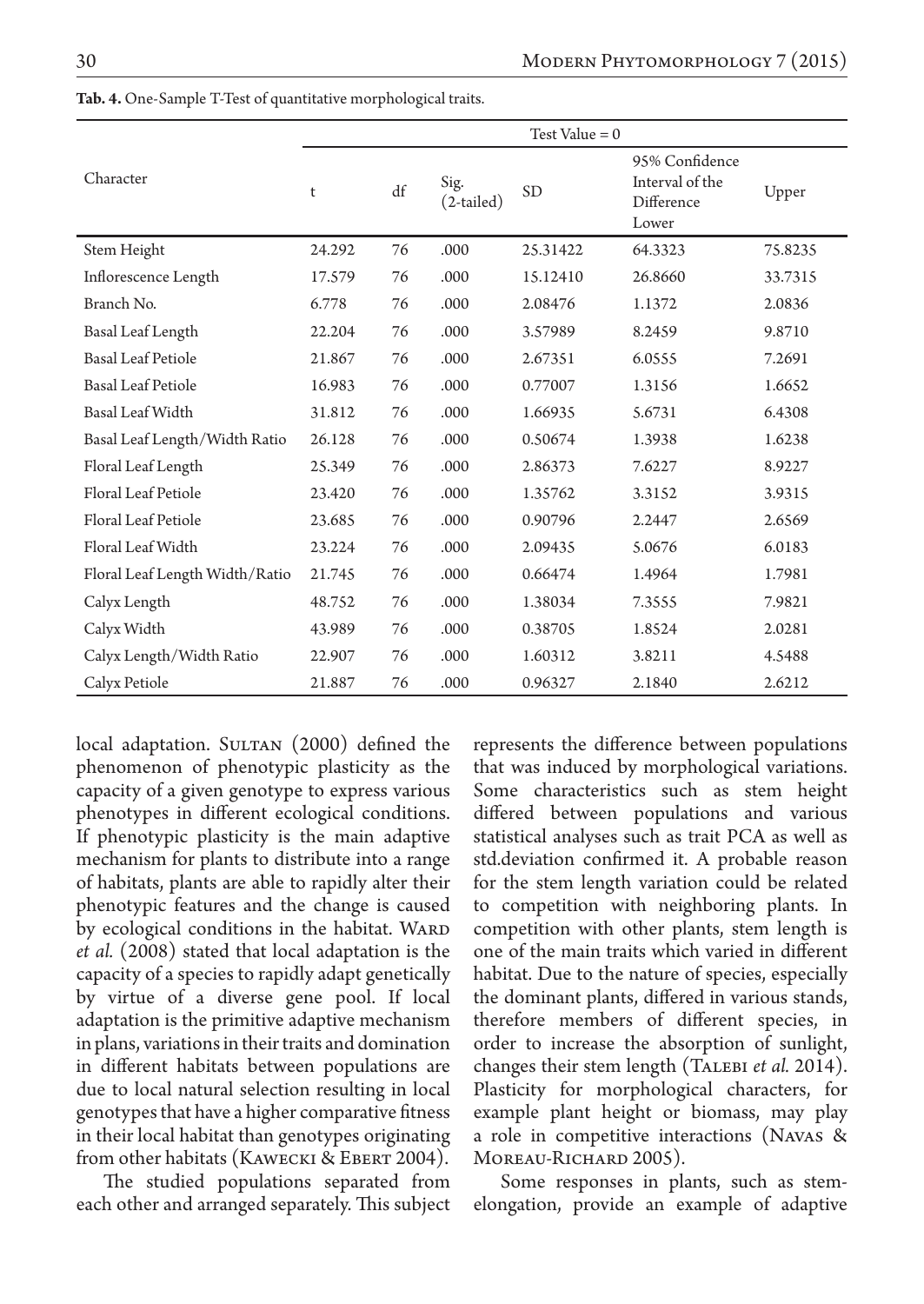

Talebi S.M. Infraspecific morphological variations in *Acinos graveolens*

**Fig. 5.** Box and whisker plots of the studied morphological traits of individuals. Populations abbreviations: **3** – Hasan Abad; **4** – Mazid Abad; **8** – Darakeh; **9** – Fasham; **11** – Peyghambar; **14** – Sangak; **15** – Sero; **16** – Varameh.

plasticity that could involve an opportunity cost. Increased stem elongation is beneficial between plants growing in dense stands because taller plants overtop their neighbors and have higher lifetime light interception (Weinig 2000) and fitness (SCHMITT et al. 1995; DUDLEY & SCHMITT 1996; Weinig 2000). Elongation responses early in the life history may limit the duration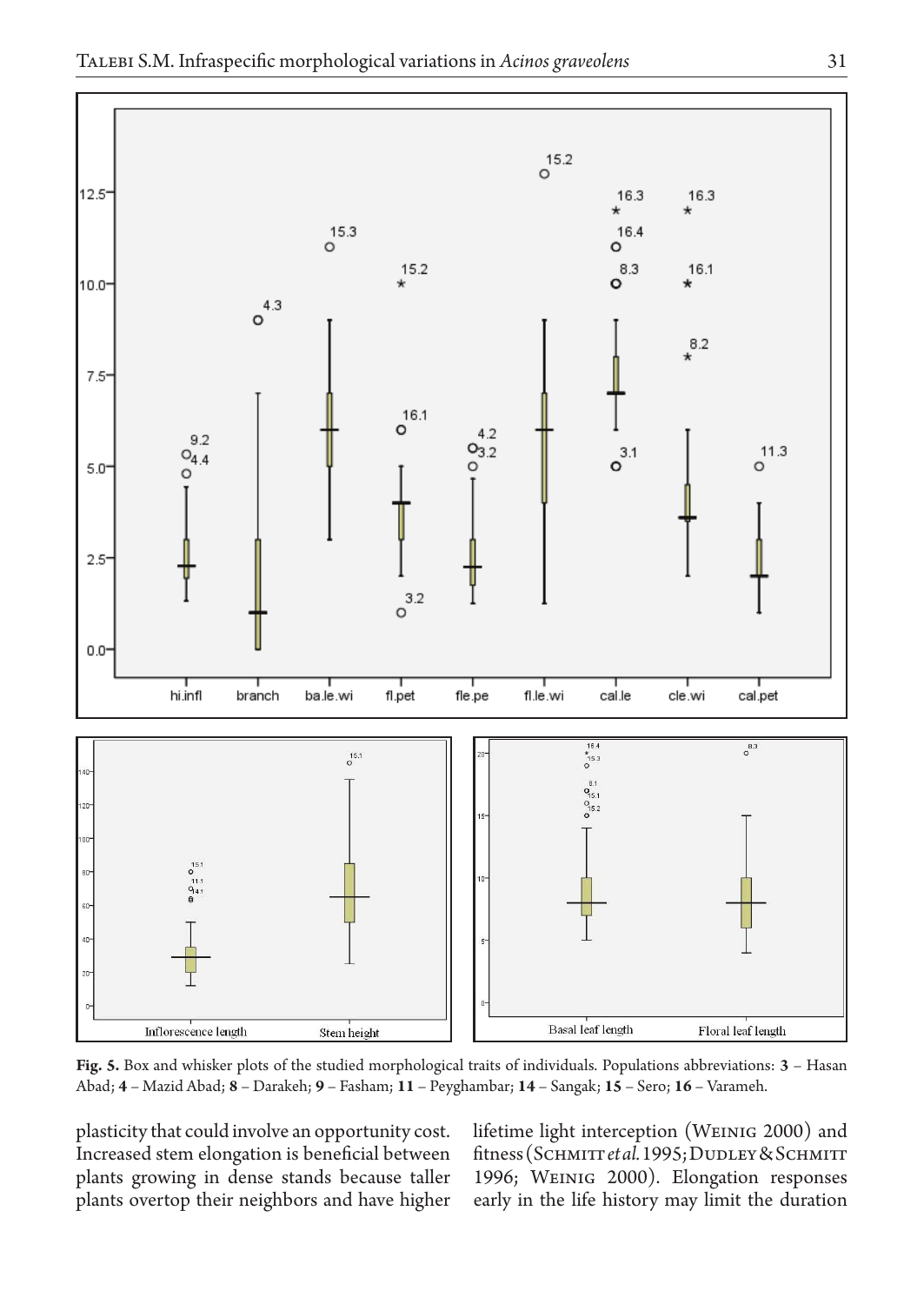

Fig. 6. PCA plot of the studied morphological traits.

of elongation or subsequent responsiveness because elongation lowers structural stability (SCHMITT *et al.* 1995) and reduces resource acquisition by decreasing allocation to resourceharvesting organs such as leaves (BALLARE *et al.*) 1991; Cipollini & Schultz 1999) and roots (Maliakal *et al.* 1999).

In addition, foliar features, such as shape and dimension, varied between populations and ANOVA as well as one-sample T-Test confirmed these differences. Some of these characteristics such as basal and floral leaf shape had diagnostic value and were useful in identifying of some populations. In the studied species, like most plants, leaves are important organ for photosynthesis and food production and any change in their traits can influence all the plant body as well as their biomass. In addition it has a significant effect on seed production and population size. The relationship between the leaves shape and size and ecological factors has been shown for many

of species such as *Oncocyclus* (Siems.) Baker irises (Sapir *et al.* 2002), *Rhizophora mangle* L. (Rico-Gray & Palacios-Rios 1996) and *Chuquiraga* Juss. section *Acanthophyllae* (DC.) Ezcurra (Ezcurra *et al.* 1997). For example, it was found that leaves of *Embothrium coccineum* J.R. Forst. et G. Forst. were apparently more influenced by climate, particularly water availability, than flowers. In addition, alternation in leaf morphology of *E. coccineum* has also been reported to reflect adaptive differences associated with specific climatic features across its whole distribution area (Souto *et al.* 2009). A common model reported for many species is a decrease in leaf dimension as environmental aridity increases, this condition representing an adaptive strategy because smaller leaves display lower evapotranspiration (PARKHURST) & Loucks 1972; Dudley 1996).

Natural selection can act at different levels, or in different ways, resulting in independent trait evolution when different parts of a plant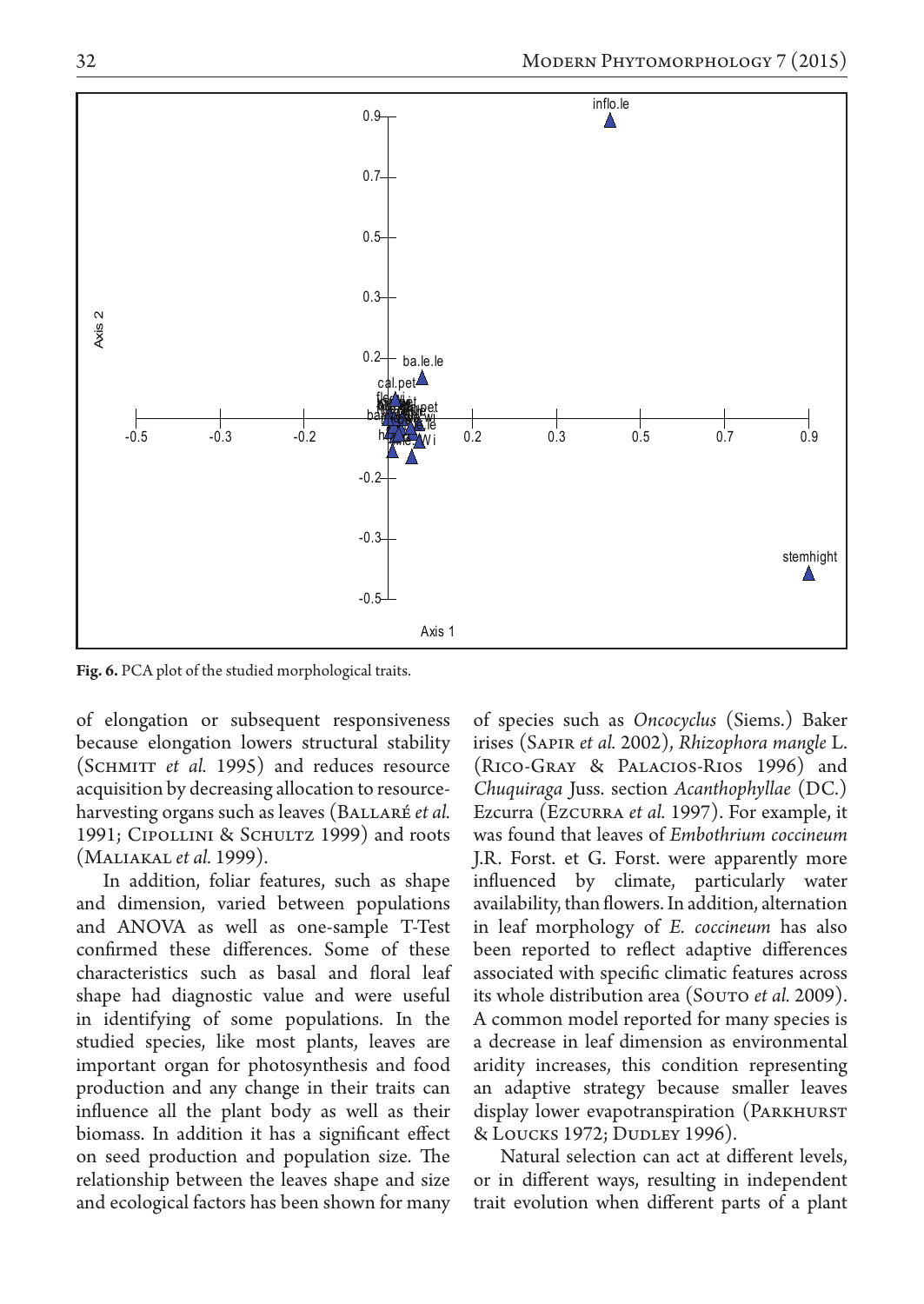

**Fig. 7.** PCA plot of the studied individuals of populations based on morphological traits.

respond to distinctive selective mechanisms, or a given force affects differentially different organs or even different traits of the same organ. The characteristics of reproductive organs such as flowers are of great important in plant either taxonomy or reproduction. Any significant variation in these traits can alter the taxonomic position of plants or changes their pollinators. These variations may be beneficial by increasing pollinator and seed production or may be deleterious through reducing reproductive ability. The significant variations occurred in calyx dimensions and ANOVA test confirmed it. It has been hypothesized that plants floral morphology specialized on one or few pollinators should be largely uncoupled from variation exhibited by vegetative characteristics such as leaf size, whereas at the same time selection through pollination should favors the integration of various floral features (Berg 1959, 1960; Armbruster *et al.* 1999; Herrera *et al.* 2002).

One of the most important ecological factors, among the studied factors of habitat, is elevation. In this study, habitats elevation varied between populations and a difference approximately 650 m were found between the maximum and minimum amounts of the habitats altitudes. The elevation of habitat had negative significant effect on a number of the main plant characteristics such as stem length as well as basal leaf width. As observed in these populations, increase in habitat altitude was associated with decrease in stem and inflorescence length and basal leaf width. There were many reasons for these changes. Altitudinal system presents strong, multidimensional environmental gradients (Korner 2003) and plants at different positions along these gradients face distinct growth conditions. Each of these factors may influence plants as directly or indirectly by altering plant response to other factors. Different altitudinal ranges are therefore excellent model systems for studying plant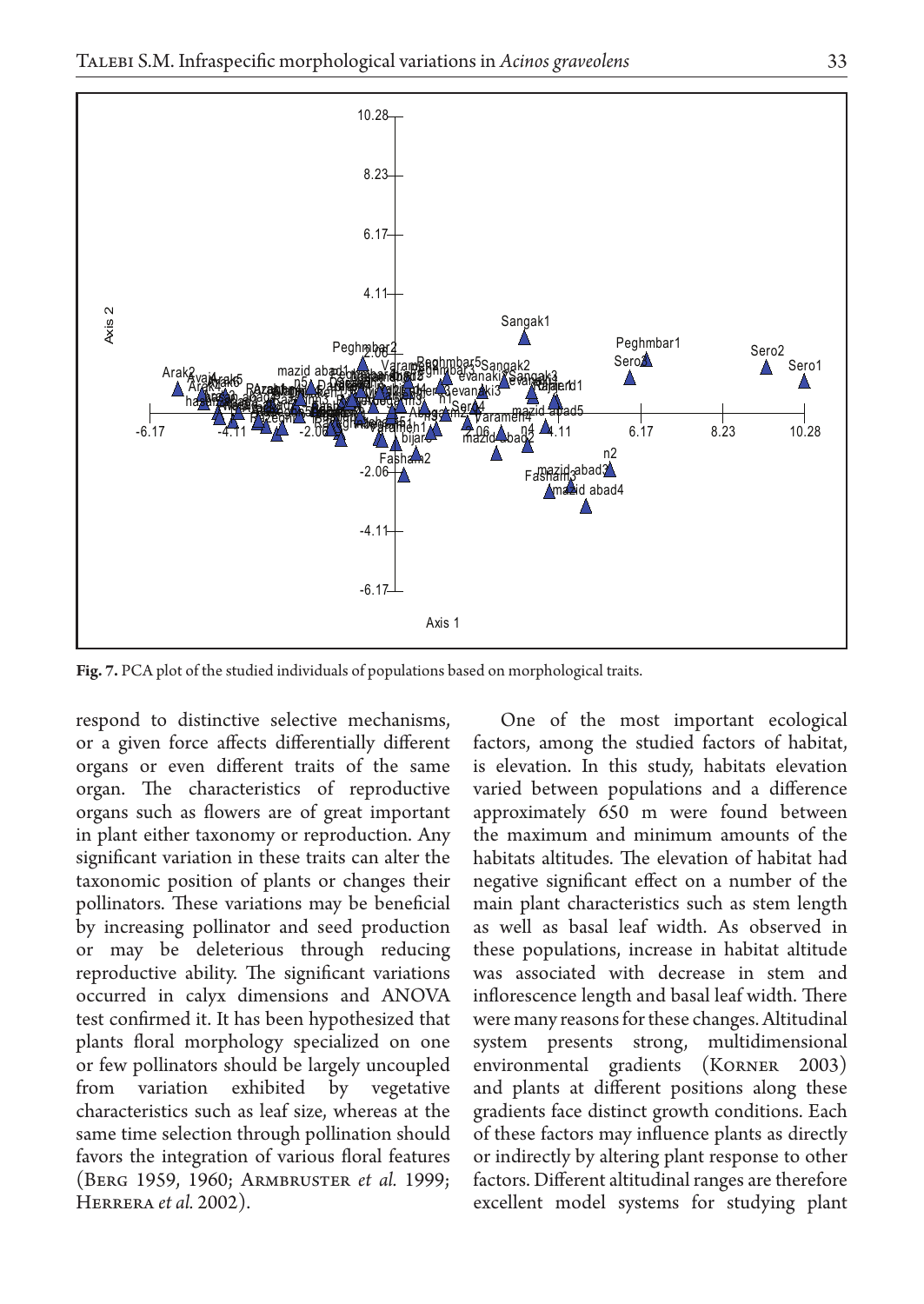

Fig. 8. PC0 plot of the studied individuals of populations based on morphological traits.

responses to environmental variation over small geographical scales. Altitudinal gradients are thus convenient scenarios to investigate such responses and key traits for plant functioning vary in a clinal fashion along elevation gradients. For instance, the reduction in overall plant size is the most conspicuous structural alteration observed along elevational gradients (Korner *et al.* 1989). Different studies (e.g. Korner 2003; Baret *et al.* 2004; Willis & Hulme 2004) suggested that decreasing plant size as an adaptation to increasing altitude is a wellknown phenomenon. It results from a slower growth rate as a response to harsher growing conditions and shorter season at high altitude (Grime 1979; Bennington & McGraw 1995). This decrease in plant height along with altitudinal elevation may prove advantageous for the species as the stem shortening allows plants to avoid the damaging effects of the strong winds blowing at high altitudes and to improve photosynthetic conditions by keeping the leaves closer to the warmer soil surfaces (Korner & Cochrane 1983).The results of this study showed that plants growing at lower altitudes had taller inflorescences as compared to plants growing at higher altitudes as also previously revealed by Johnson & Cook (1968) as well as Hickman (1975).

### **Conclusions**

The obtained results showed that in the widespread species such as *A. graveolens*, morphological traits were able to change between different populations via phenotype plasticity phenomenon. In these conditions, different phenotypes were become visible between various samples of the same taxon. This was an adaptive response which was created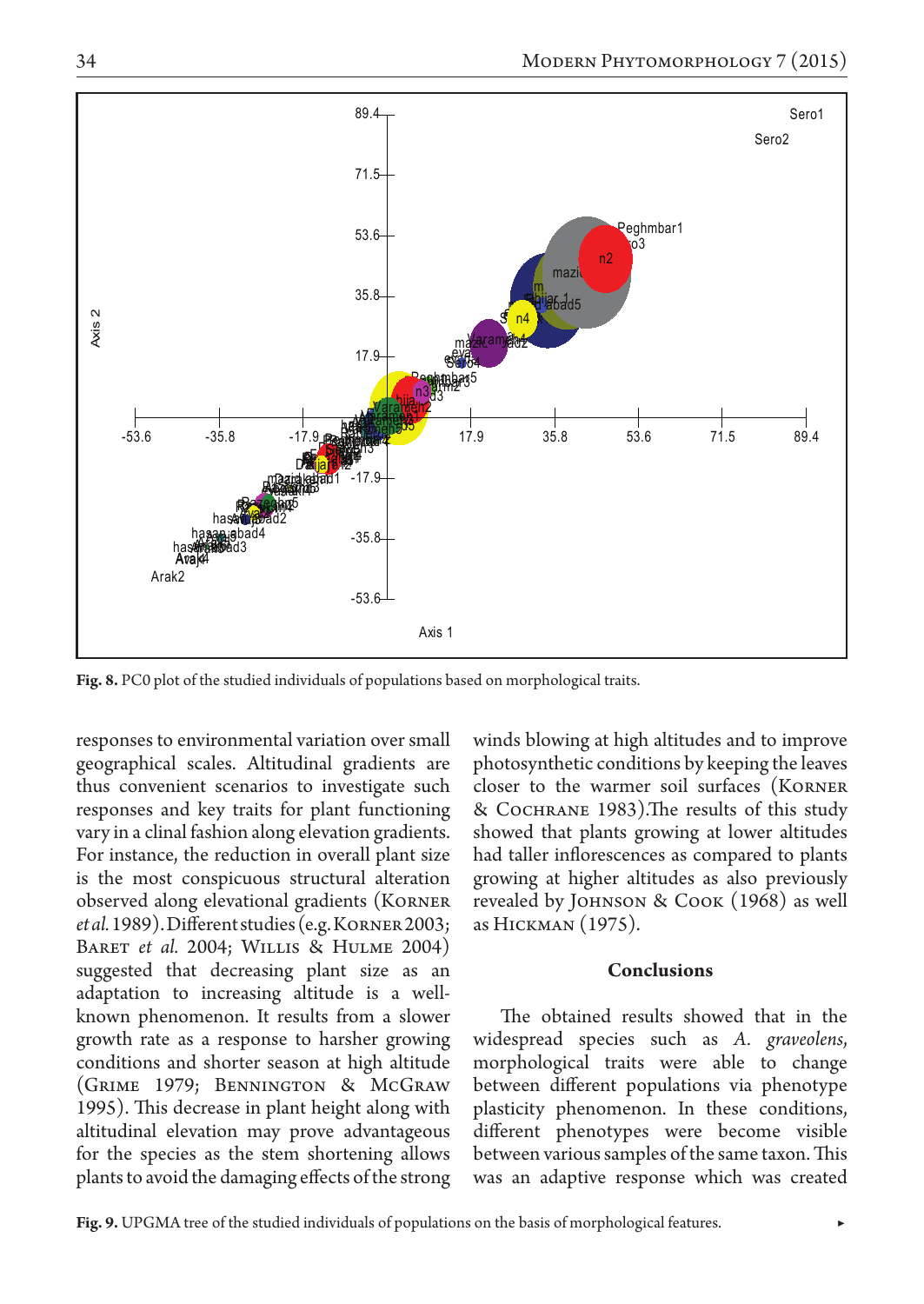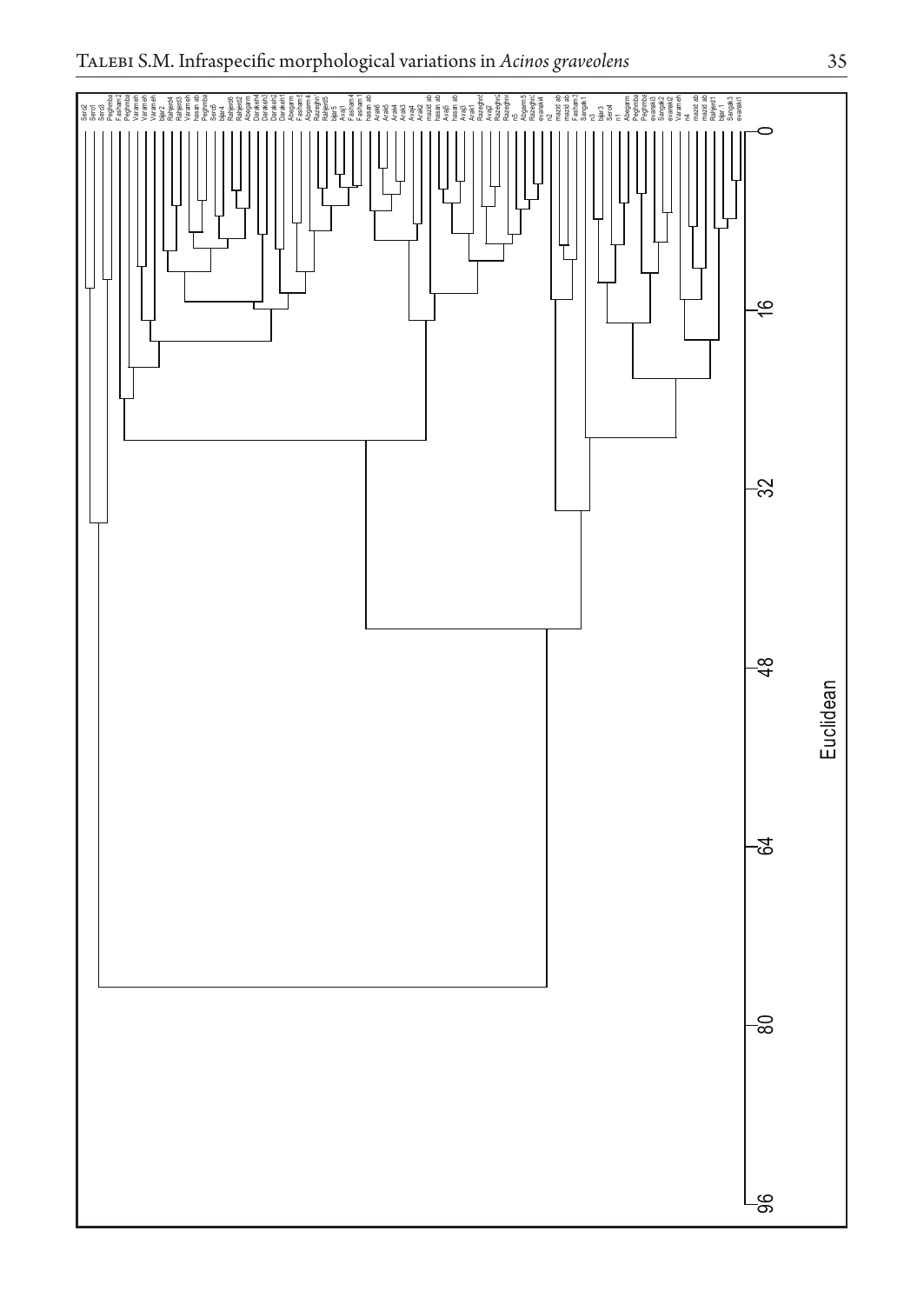by plants in order to accordance with various environmental conditions that governed in their habitats. Not only these variations were significant between the populations, but also some of them had diagnostic values and were important for identification of populations. In addition, intrapopulation variations occurred in some populations and members of these populations separated from each other. In this condition morphological polymorphisms were seen between individuals. Several factors were involved for these differences. It may be possible that habitat heterogeneity is the most important factor for creation this subject.

### **References**

- **Armbruster W.S., Di Stilio V., Tuxill J.D., Flores T.C., Velazquez Punk J.L. 1999.**  Covariance and decoupling of floral and vegetative traits in nine Neotropical plants: a re-evaluation of Berg's correlation-pleiades concept. *Am. J. Bot.* **86**: 39–55.
- **Ballaré C.L., Scopel C.L., Sanchez R.A. 1991.** On the opportunity cost of the photosynthate invested in stem elongation reactions mediated by phytochrome. *Oecol*. **86**: 561–567.
- **Baret S., Maurice S., Le Bourgeois T., Strasberg D. 2004.** Altitudinal variation in fertility and vegetative growth in the invasive plant *Rubus alceifolius* (Rosaceae), on Reunion Island. *Plant Ecol.*  **172**: 265–273.
- **Bennington C.C., McGraw J.B. 1995.** Naturalselection and ecotypic differentiation in Impatiens pallida. *Ecol. Monogr.* **65**: 303–323.
- **Berg R.L. 1959.** A general evolutionary principle underlying the origin of developmental homeostasis. *Am. Nat.* **93**: 103–105.
- **Berg R.L. 1960.** The ecological significance of correlation pleiades. *Evolution* **14**: 171–180.
- BRADSHAW A.D. 1965. Evolutionary significance of phenotypic plasticity in plants. *Adv. Genet.* **13**: 115–155.
- BoyD A. 2002. Morphological analysis of Sky Island populations of *Macromeria viridiflora* (Boraginaceae). *Syst. Bot.* **27**: 116–126.
- **Cipollini D.F., Shultz C. 1999.** Exploring cost constraints on stem elongation in plants using phenotypic manipulation. *Am. Nat.* **153 (2)**: 236–242.
- **Davis P.H., Edmondson R., Mill R.R., Kit T. 1982.** Flora of Turkey and the East Aegean Islands. Edinburgh University Press, Edinburgh.
- **De Witt T.J., Scheiner S.M. 2004.** Phenotypic plasticity: functional and conceptual approaches. Oxford University Press, Oxford.
- **Dudley S.A. 1996.** Differing selection on plant physiological traits in response to environmental water availability: a test of adaptive hypotheses. *Evolution* **50**: 103–110.
- DUDLEY S.A., SCHMITT J. 1996. Testing the adaptive plasticity hypothesis: density dependent selection on manipulated stem length in Impatiens capensis. *Am. Nat.* **147**: 445–465.
- **Ezcurra C., Ruggiero A., Crisci J.V. 1997.**  Phylogeny of *Chuquiraga* sect. *Acanthophyllae* (Asteraceae-Barnadesioideae) and the evolution of its leaf morphology in relation to climate. *Syst. Bot.* **22**: 151–163.
- **Grant V. 1991.** The evolutionary process. Columbia University Press, New York.
- **Grime J.P. 1979.** Plant strategies and vegetation processes. John Wiley and Sons, New York.
- **Herrera J. 2005.** Flower size variation in *Rosmarinus officinalis*: individuals, populations and habitats. *Ann. Bot.* **95**: 431–437.
- **Herrera C.M., Cerda X., Garcia M.B., Guitan J., Medrano M., Rey P.J. 2002.** Floral integration, phenotypic covariance structure and pollinator variation in bumblebee-pollinated *Helleborus foetidus. J. Evol. Biol.* **15**: 108–121.
- **Hickman J. 1975.** Environmental unpredictability and plastic energy allocation strategies in the annual *Polygonum cascadense* (Polygonaceae). *J. Ecol.* **63**: 689–701.
- **Jamzad Z. 2012.** Flora of Iran, no **76**: Lamiaceae. Ministry of jihad-e- agriculture, Research institute of forests and rangelands press Iran.
- JOHNSON M.P., COOK S.A. 1968. Clutch size in butter cups. *Am. Nat.* **102**: 405–411.
- **Kaya A., Kutluk H. 2007.** Pollen ьorphology of *Acinos*  Miller species growing in Turkey. *J. Integr. Plant Biol.*  **49 (9)**: 1386–1392.
- **Kawecki T.J., Ebert D. 2004.** Conceptual issues in local adaptation. *Ecol. Lett.* **7**: 1225–1241.
- **Korner C. 2003.** Alpine plant life, 2nd edition. Springer, Heidelberg, Germany.
- **Korner C., Cochrane P.M. 1983.** Stomatal responses and water relations of *Eucalyptus pauciflora* in summer along an elevational gradient. *Oecologia* **66**: 443–455.
- **Korner C., Neumayer M., Menendez-Riedl S.P.,**  SMEETS-SCHEEL A. 1989. Functional morphology of mountain plants. *Flora* **182**: 353–383.
- **Mabberley D.J. 1990.** The plant book, a portable dictionary of the higher plants. Cambridge University Press, Cambridge.
- **Maliakal S., McDonnell K., Dudley S.A.,**  SCHMITT J. 1999. Effects of red: far-red ratio and plant density on biomass allocation and gas exchange in *Impatiens capensis. Int. J. Plant Sci.* **160 (4)**: 723–733.